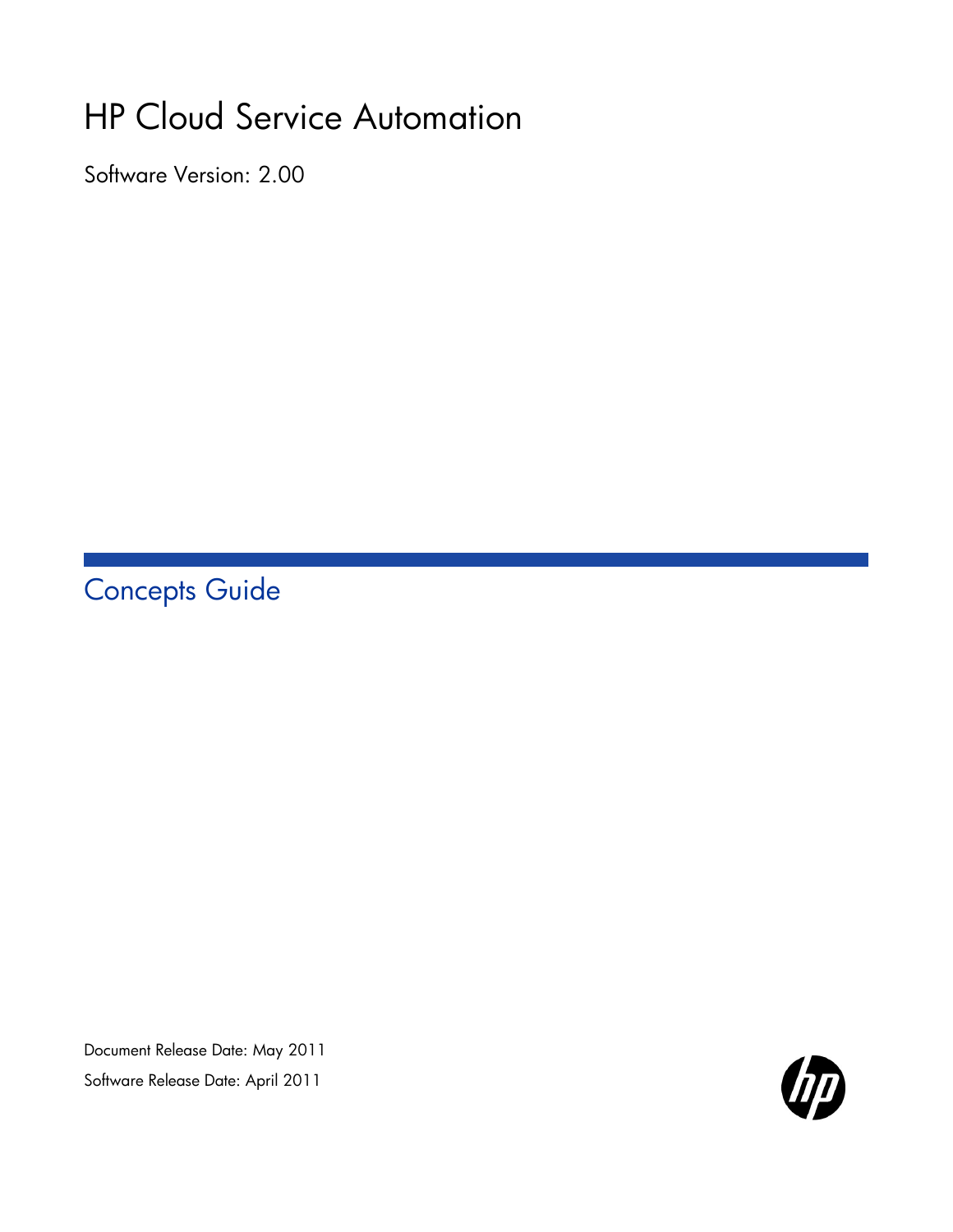#### Legal Notices

#### **Warranty**

The only warranties for HP products and services are set forth in the express warranty statements accompanying such products and services. Nothing herein should be construed as constituting an additional warranty. HP shall not be liable for technical or editorial errors or omissions contained herein. The information contained herein is subject to change without notice.

#### Restricted Rights Legend

Confidential computer software. Valid license from HP required for possession, use or copying. Consistent with FAR 12.211 and 12.212, Commercial Computer Software, Computer Software Documentation, and Technical Data for Commercial Items are licensed to the U.S. Government under vendor's standard commercial license.

#### Copyright Notice

© Copyright 2011 Hewlett-Packard Development Company, L.P.

#### Trademark Notices

Adobe® is a trademark of Adobe Systems Incorporated.

Microsoft® and Windows® are U.S. registered trademarks of Microsoft Corporation.

Oracle and Java are registered trademarks of Oracle and/or its affiliates.

UNIX® is a registered trademark of The Open Group.

RED HAT READY™ Logo and RED HAT CERTIFIED PARTNER™ Logo are trademarks of Red Hat, Inc.

#### Documentation Updates

The title page of this document contains the following identifying information:

- Software Version number, which indicates the software version.
- Document Release Date, which changes each time the document is updated.
- Software Release Date, which indicates the release date of this version of the software.

To check for recent updates or to verify that you are using the most recent edition of a document, go to:

http://h20230.www2.hp.com/selfsolve/manuals

This site requires that you register for an HP Passport and sign in. To register for an HP Passport ID, go to: **http://h20229.www2.hp.com/passport-registration.html** 

Or click the **New users - please register** link on the HP Passport login page. You will also receive updated or new editions if you subscribe to the appropriate product support service. Contact your HP sales representative for details.

#### Support

Visit the HP Software Support Online web site at: **www.hp.com/go/hpsoftwaresupport** This web site provides contact information and details about the products, services, and support that HP Software offers.

HP Software online support provides customer self-solve capabilities. It provides a fast and efficient way to access interactive technical support tools needed to manage your business. As a valued support customer, you can benefit by using the support web site to:

- Search for knowledge documents of interest
- Submit and track support cases and enhancement requests
- Download software patches
- Manage support contracts
- Look up HP support contacts
- Review information about available services
- Enter into discussions with other software customers
- Research and register for software training

Most of the support areas require that you register as an HP Passport user and sign in. Many also require a support contract. To register for an HP Passport user ID, go to: **http://h20229.www2.hp.com/passport-registration.html** To find more information about access levels, go to: **http://h20230.www2.hp.com/new\_access\_levels.jsp**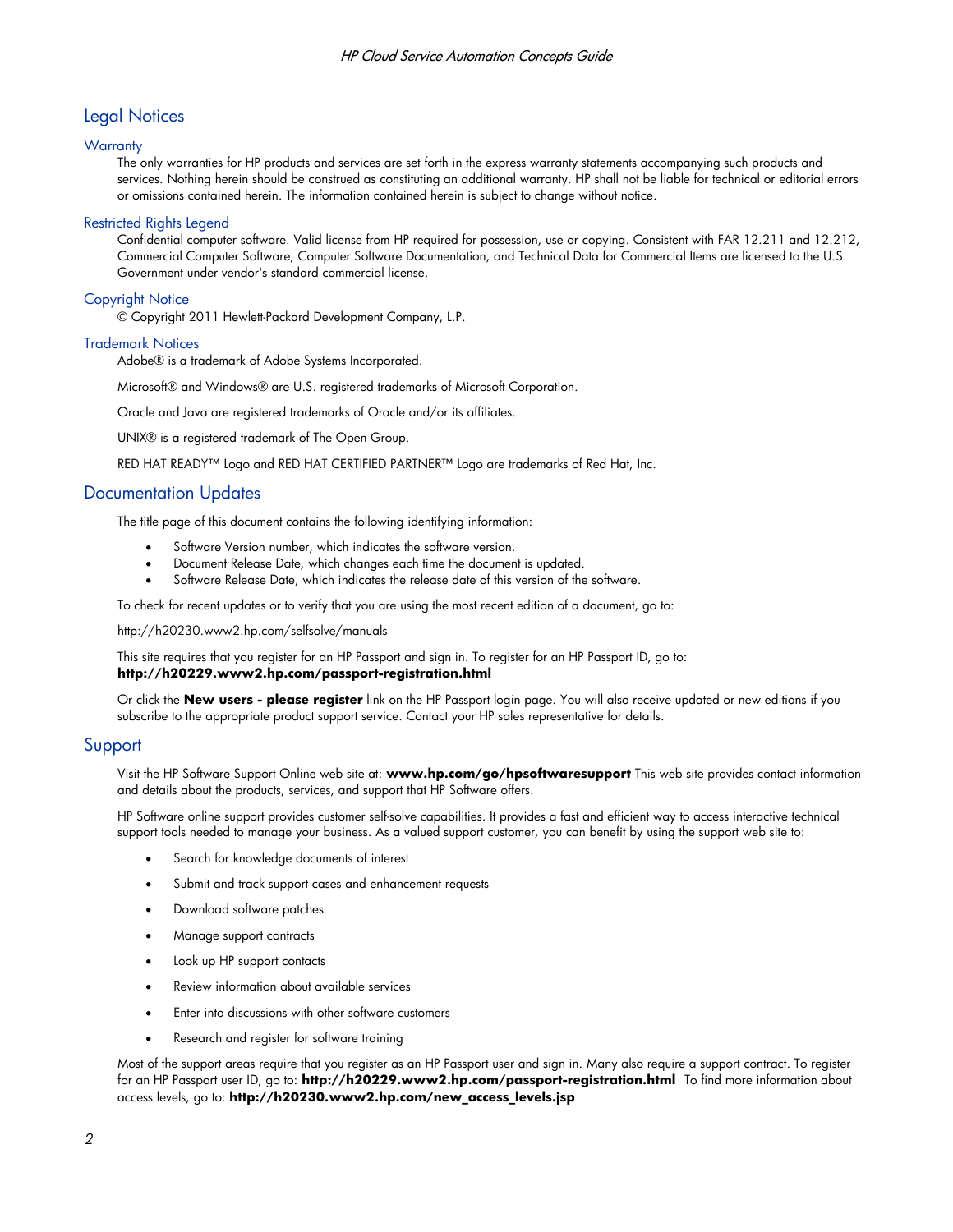# Contents

| 1              |  |
|----------------|--|
|                |  |
|                |  |
|                |  |
|                |  |
| $\overline{2}$ |  |
|                |  |
|                |  |
|                |  |
|                |  |
| 3              |  |
|                |  |
|                |  |
|                |  |
|                |  |
|                |  |
|                |  |
| $\overline{4}$ |  |
| A              |  |
|                |  |
|                |  |
|                |  |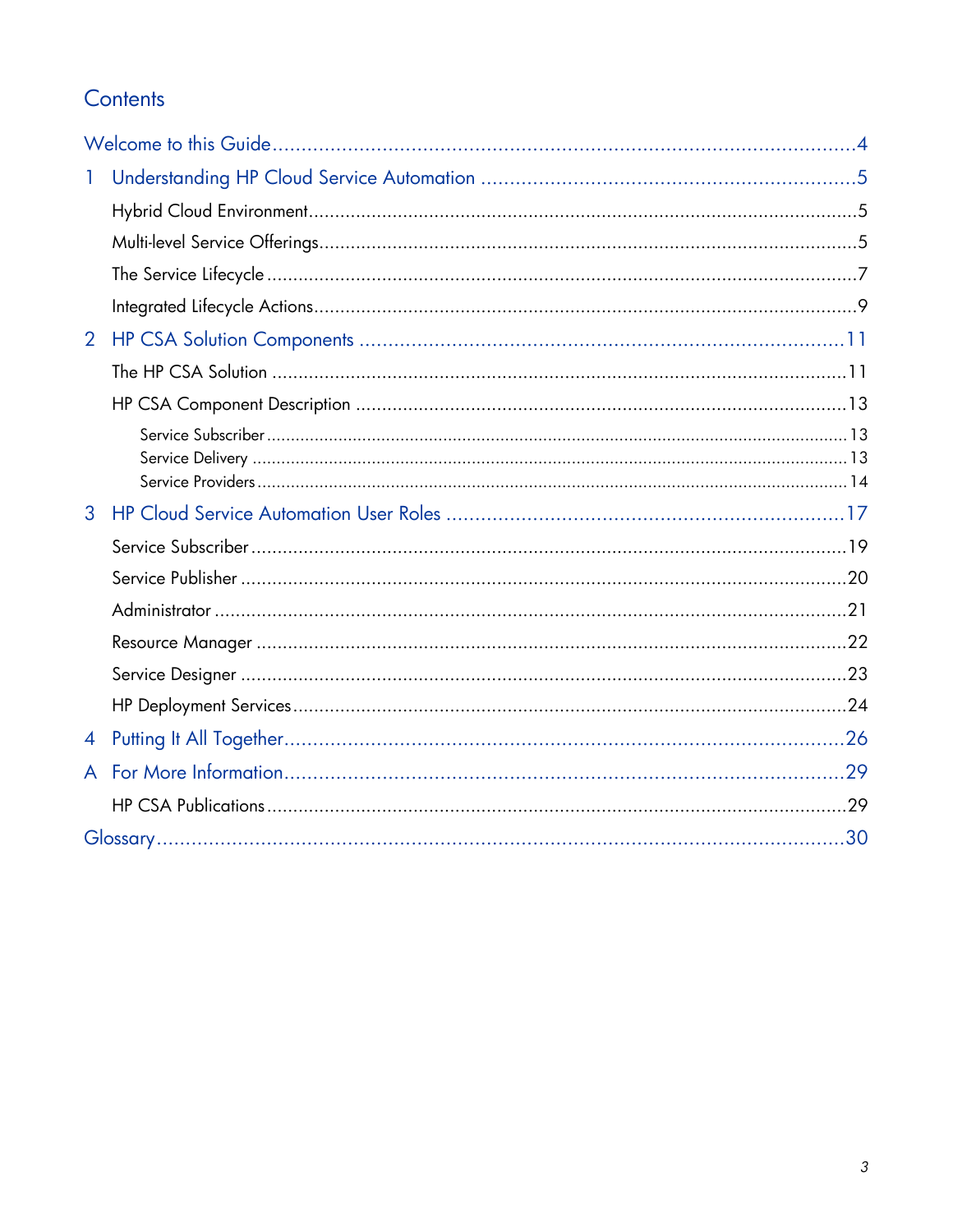# <span id="page-3-0"></span>Welcome to this Guide

This guide contains general information about the HP Cloud Service Automation solution, introducing important concepts that you need to understand how the solution works. This guide provides you with several entry points into the solution:

- *Chapter 1: [Understanding HP Cloud Service Automation](#page-4-0)* introduces cloud services and describes solution function through an overview of the service lifecycle.
- *Chapter 2: [HP CSA Solution Components](#page-10-2)* provides a functional analysis of system components, including core components shipped with the HP Cloud Service Automation Foundation and integrated components that HP has validated as part of the solution.
- *Chapter 3: [HP Cloud Service Automation User Roles](#page-16-0)* describes how IT professionals maintain and administer the cloud solution within your installation and provides a simple job description for each user role.
- *Chapter [4:](#page-25-0) [Putting It All Together](#page-25-0)* contains a summary of key concepts and terminology.

The guide also contains these additional sections: *[For More Information,](#page-28-0)* and Glossary.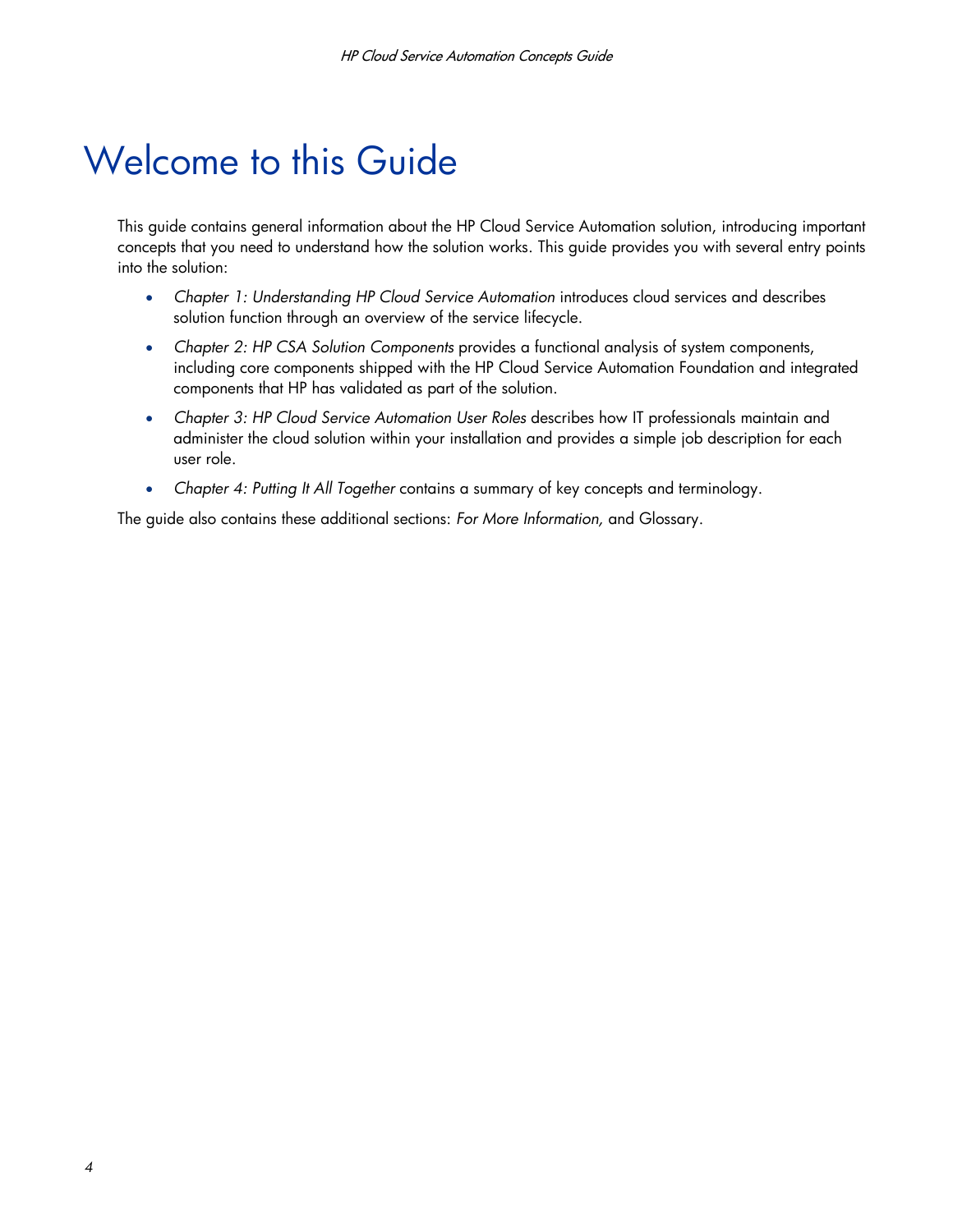# <span id="page-4-0"></span>**Understanding HP Cloud Service Automation**

### *Tech Talk*

HP Cloud Service Automation (HP CSA) is a unique platform that orchestrates the deployment of infrastructure compute resources and complex multi-tier application architectures. HP CSA integrates and leverages the strengths of several HP data center management and automation products, adding resource allocation management, service offering design, and a customer portal to create a comprehensive service automation solution.

Services are designed with a visual palette. Then the service designs are referenced in offerings presented to subscribers through a customer catalog. Subscriptions are instantiated and processed through a structured lifecycle, with pre-defined integration mechanisms to invoke external processes. Service instances can be flexed to respond to changing business conditions. A provider console serves to administer the system, configuring offerings, resources, and viewing service instances for the HP CSA domain.

# <span id="page-4-1"></span>Hybrid Cloud Environment

HP Cloud Services Automation (HP CSA) automates the deployment of infrastructure and applications across your organization. HP CSA supports a *hybrid cloud* environment—in other words, you can integrate both onpremise and public cloud resources into your business plan. For instance, you can purchase compute services, such as Microsoft® Hyper-V server resources, from an external provider. While tapping into the public cloud, you still have the flexibility and safety of launching mission-critical applications, such as payroll or financial applications, from behind your company firewall.

The takeaway is this: in a cloud-computing environment it doesn't matter where a service is located. What does matter is that the cloud can deliver an application-based focus to complete the task at hand. So, you might purchase an inventory service through the cloud—the inventory application could run on an Oracle WebLogic application server, or it could run natively on a Windows or Linux machine. The key is the timely delivery of services, not platform choice or the location of service components.

## <span id="page-4-2"></span>Multi-level Service Offerings

Because application-based service delivery is priority one, HP CSA features a straightforward, catalog-based ordering system. Customers order (or *subscribe*) to services using the *HP CSA Portal*, a subscription-based ordering system providing a variety of selectable *service offerings*. For example, a customer could request a two-tier web service running on RedHat Linux infrastructure with an Apache Web server, monitoring capability, and email notification when deployment is complete.

[Figure 1](#page-5-0) shows sample service offerings in the service catalog. The kinds of service offerings that HP CSA provides can vary in complexity depending on the needs of your organization. When decisions need to be made, the *Service Publisher*—an expert who administers cloud services—determines what kind of services should be available to customers and how much they should cost. Here are a few possibilities ranging from simple infrastructure provisioning to full application and platform delivery:

*Compute-as-a-Service*—keep it simple: This type of service offering consists of a single virtual machine (VM) image with a predetermined (or static) set of choices, such as how many CPUs to provision. This type of service offering may be most useful in a one-off, "test bed" environment.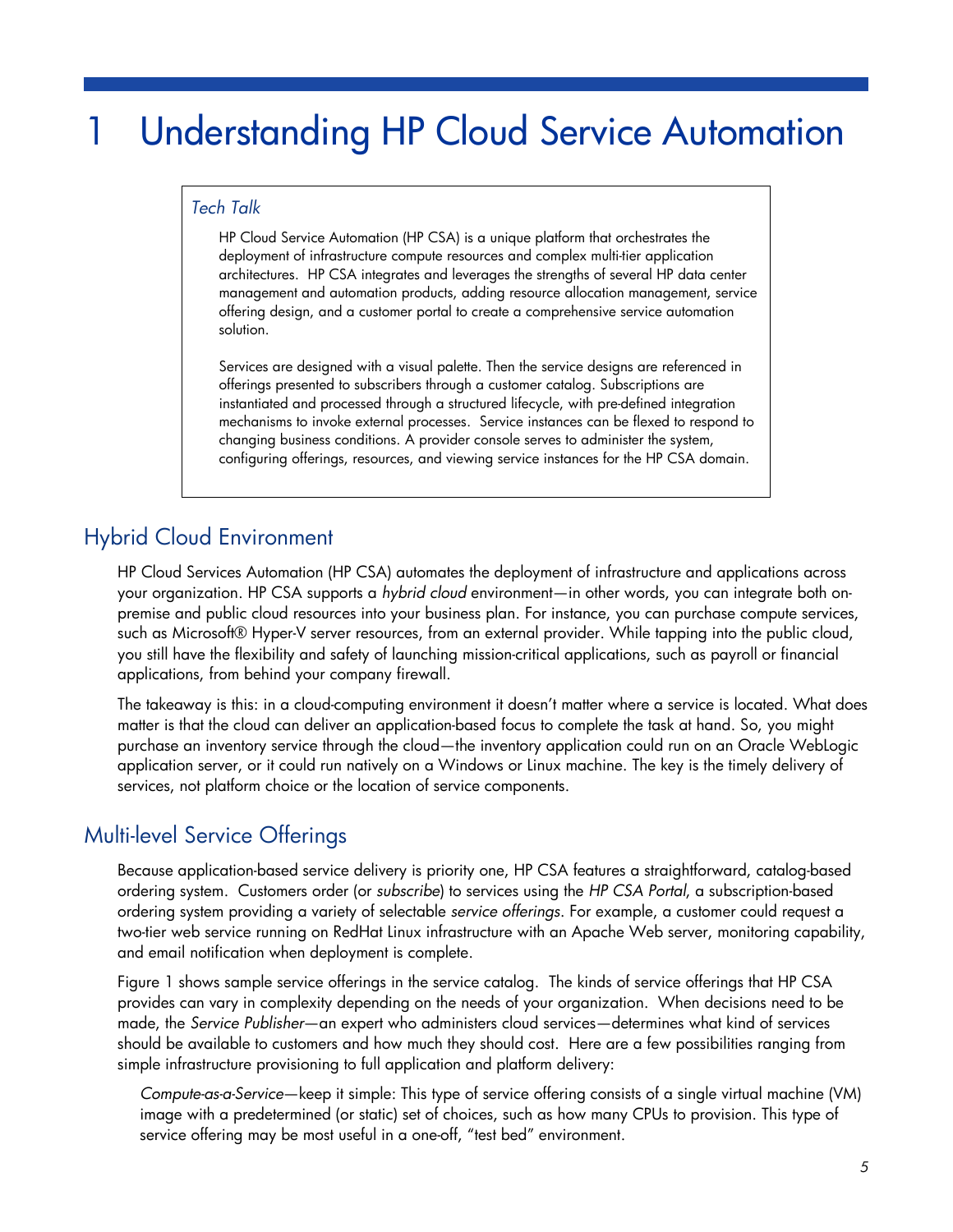*Infrastructure-as-Service*—build it out: This type of service offering provides customers with the ability to order a set of infrastructure organized into named server groups or tiers. Instead of ordering a single VM, the customer can order a much more complex configuration.

*Application/Platform-as-a-Service*—full provisioning: This type of service offering enables customers to order a compound application/platform layered on a dynamic infrastructure. The two-tier web-service previously mentioned is an example of this type of service.



<span id="page-5-0"></span>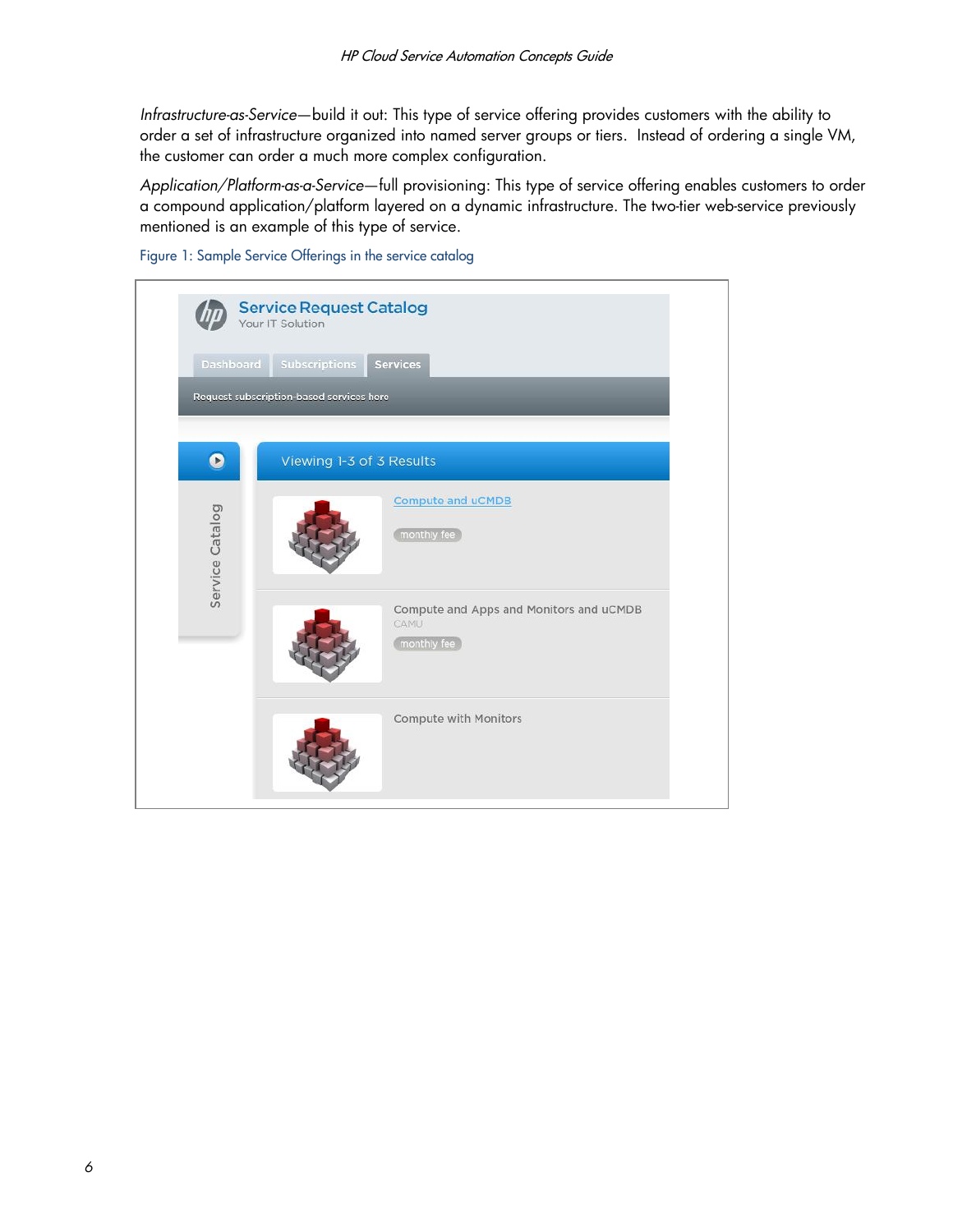## <span id="page-6-0"></span>The Service Lifecycle

When a customer selects one of the service offerings available in the service catalog, a larger process kicks into gear. This process—called the *service lifecycle*—is the heart of the HP CSA solution: a state-based, multilevel structure that orchestrates each phase of resource allocation and service delivery. Let's begin with how services are defined. In HP CSA, the *service definition* is done interactively by the *Service Designer*—an architect who collaborates with the *Service Publisher* to make cloud services available to customers. The Service Designer determines the building blocks (or elements) in each service design flow and the extent to which these elements are customizable through the service catalog.

*For compute infrastructure*—the Service Designer specifies server deployment elements: for example, the number of CPU cores, a specific amount of memory, or the size of the boot disk. Or, based on the needs of the organization, end-user choices can be simplified or predetermined: for example, infrastructure selections could be standardized as *small*, *medium*, or *large*.

*For platform deployment*—the Service Designer specifies options such as clustering or high-availability on top of the basic platform construct. In addition, the Service Designer can describe database technology, whether the platform configuration will be internal or Internet-facing, and scalability options.

*For applications and business processes*—the Service Designer presents subscribers with a fully enabled application-based delivery system. This may include Service Level Agreements (SLAs) around availability, performance, or capacity, as well as options such as backup, encryption, or other policies relevant to deployment. This type of service delivery provides the full benefit of HP CSA's rich feature set.

To make this kind of precise service definition possible, HP CSA coordinates infrastructure provisioning and application-based delivery through *lifecycle phases*, as shown in [Figure](#page-7-0) 2. Once a service is designed, associated with an offering, and published into the HP CSA Portal, a service definition document is produced each time the offering is requested. The service lifecycle begins when the CSA Controller receives the service definition document and decomposes it into individual *service elements*. In the *Initialized* phase, each of those elements is instantiated in the resource database and relationships between the elements are established. In the *Reserved* phase, external providers and resources for deployment are identified for those elements that require them, and the service model is updated to reflect those targets. As the service moves to the *Deployed* phase, external service providers are contacted, deployments are initiated, and successful deployment is confirmed.

For the termination of a service, the phases are identical, and the process is reversed. From the *Deployed* phase, HP CSA terminates or *un-deploys* the service, confirming that all of the service resources are released. Then, after updating the available resources in the HP CSA Controller, the service element records are finalized in the HP CSA Resource Allocation Database.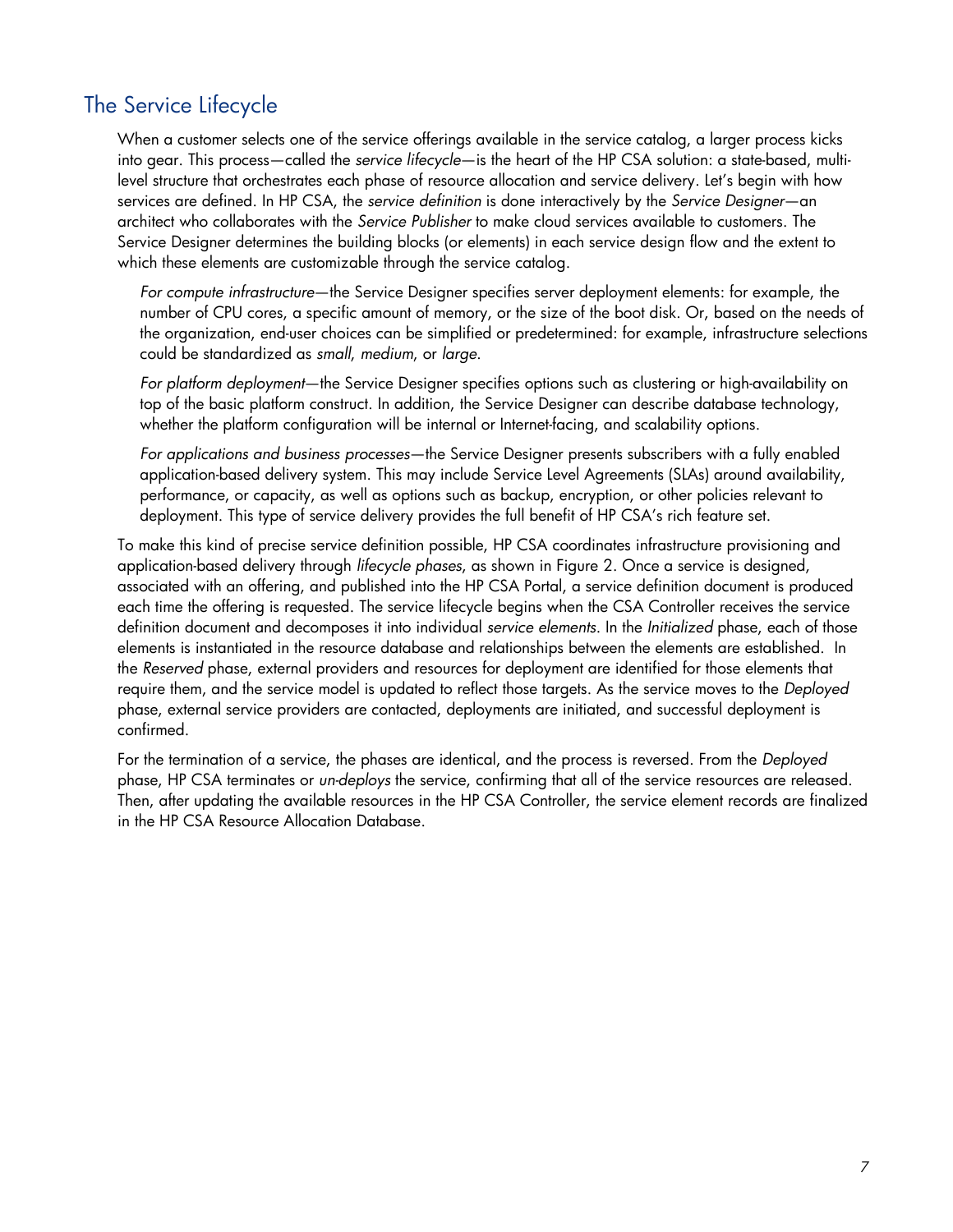<span id="page-7-1"></span>

<span id="page-7-0"></span>

The customer has a window into the service lifecycle through status completion messages reported in the service catalog. [Figure](#page-8-1) 3 shows a fulfilled subscription request; note that the customer has the option to cancel the subscription, so that the lifecycle process runs in reverse to free allocated resources for other uses.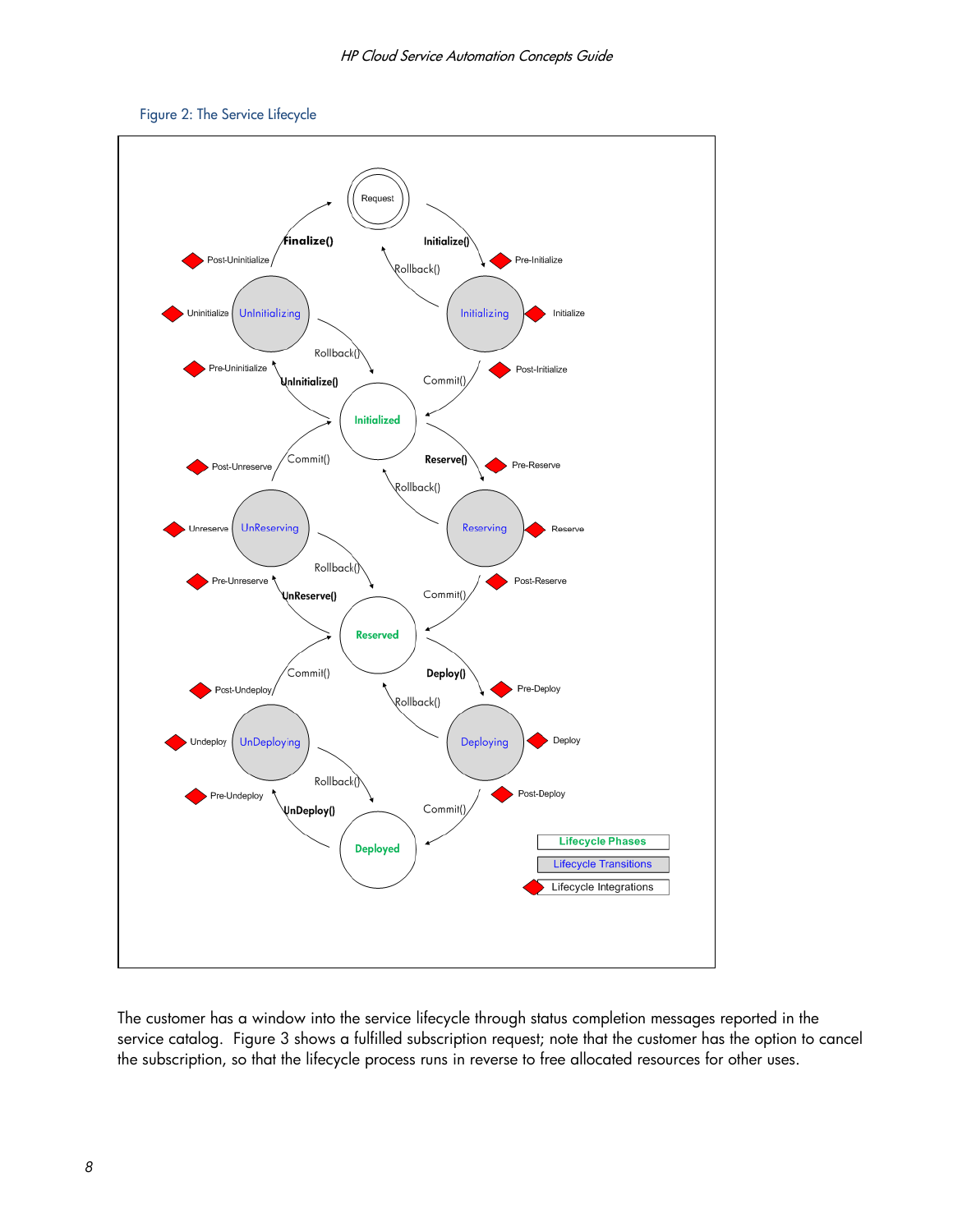#### Figure 3: Fulfilled Subscription Request

<span id="page-8-1"></span>

| Fulfilled Request 41                                           | Action: Create Subscription |
|----------------------------------------------------------------|-----------------------------|
| <b>MyRequest</b><br>Request placed on April 14, 2011 10:30 AM  |                             |
| Description Sample cloud service offering subscription request |                             |
| Service details                                                |                             |

## <span id="page-8-0"></span>Integrated Lifecycle Actions

*Lifecycle actions* describe external integrations with HP CSA. Discrete, well-bounded elements of the service model can be passed into the lifecycle action, or the entire model can be implemented, depending upon what is appropriate for the integration. The lifecycle action parses the service model for context to execute the integration. Lifecycle actions are associated with specific service elements, so they are processed by the CSA Controller at the same time as those elements. There are eighteen pre-determined integration points, which are structured around the *lifecycle transitions*, as shown in [Figure](#page-7-0) 2. For each transition, a lifecycle action can be configured to execute before, during, or after the transition. Lifecycle actions are available for both the deploy sequence and the un-deploy sequence:

- 1) The HP CSA Controller initiates a service lifecycle action when the associated service element is processed through the integration phase.
- 2) The HP CSA Controller extracts the necessary part of the service model (or the entire service model) to make the service definition document available to the lifecycle action flow.
- 3) The HP CSA Controller invokes the HP Operations Orchestration flow associated with this lifecycle action, using configured values for error handling, timeouts, and concurrency; while passing in the appropriate part (or fragment) of service definition document.
- 4) The lifecycle action parses the service definition fragment for context, and executes the appropriate actions with external service provider systems.

The HP CSA lifecycle with its functional richness and openness to integration takes place as an automated process hidden from the end user. From the customer's standpoint, ordering a service is a simple "push-button" affair; application-based services simply appear out of the cloud. However, as shown in [Figure](#page-7-0) 2, the instantiation processes beneath the surface are highly sophisticated. The next chapter delves into workings of HP CSA, describing the software components that make the solution hum. The chapter also provides a component-level overview, showing how management software works with key service providers to create an integrated solution.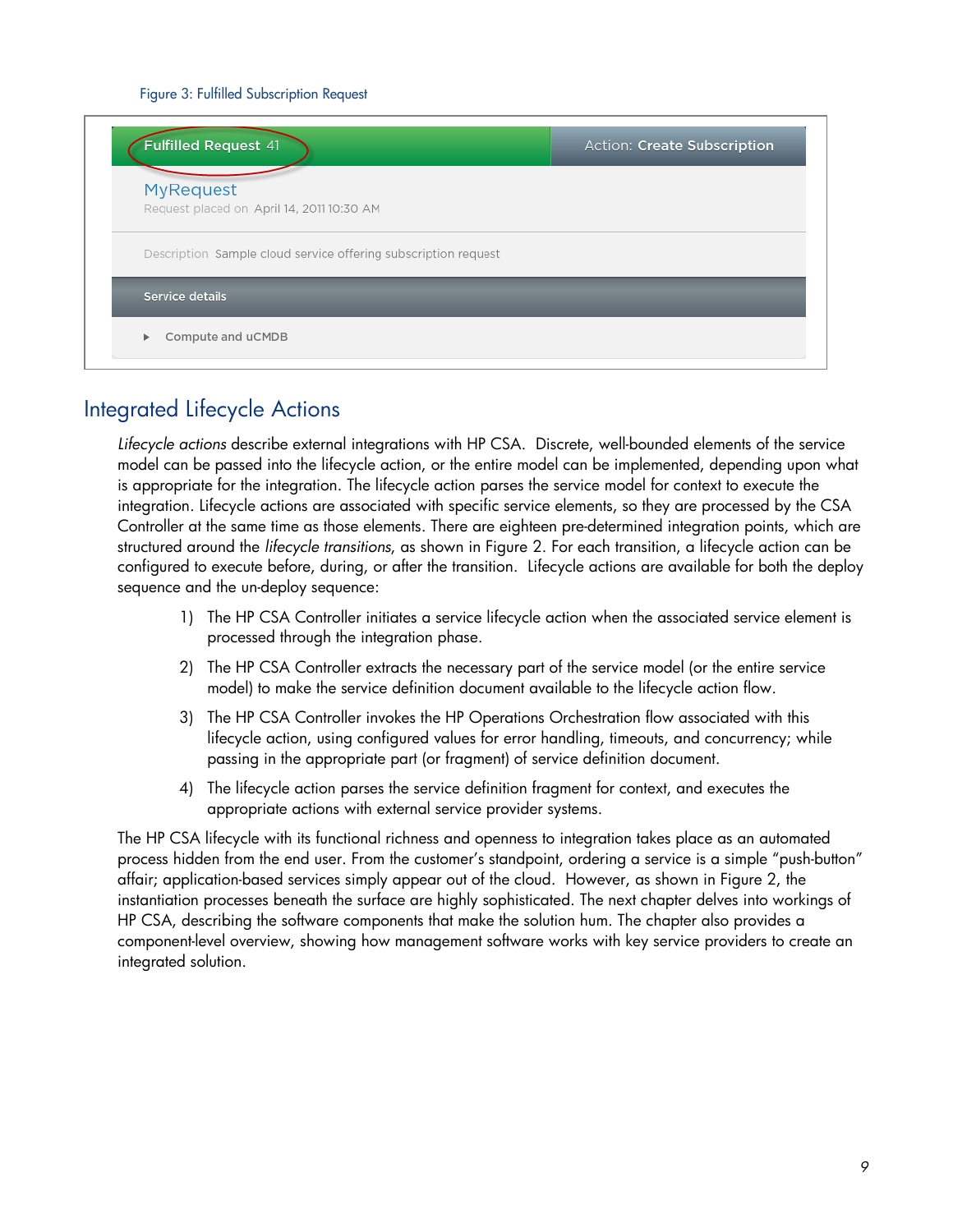### *Concepts Summary*

- HP CSA is a *hybrid cloud* solution—in other words, you can integrate both on-premise and public cloud resources.
- As part of its service *lifecycle*, HP CSA delivers a range of services from simple compute services to complex application and business process services.
- The HP CSA service lifecycle defines lifecycle phases programmatically, so that a service moves from uninitialized to deployed, or conversely from deployed to uninitialized.
- Lifecycle actions integrate the service lifecycle with external processes according to the needs of your organization.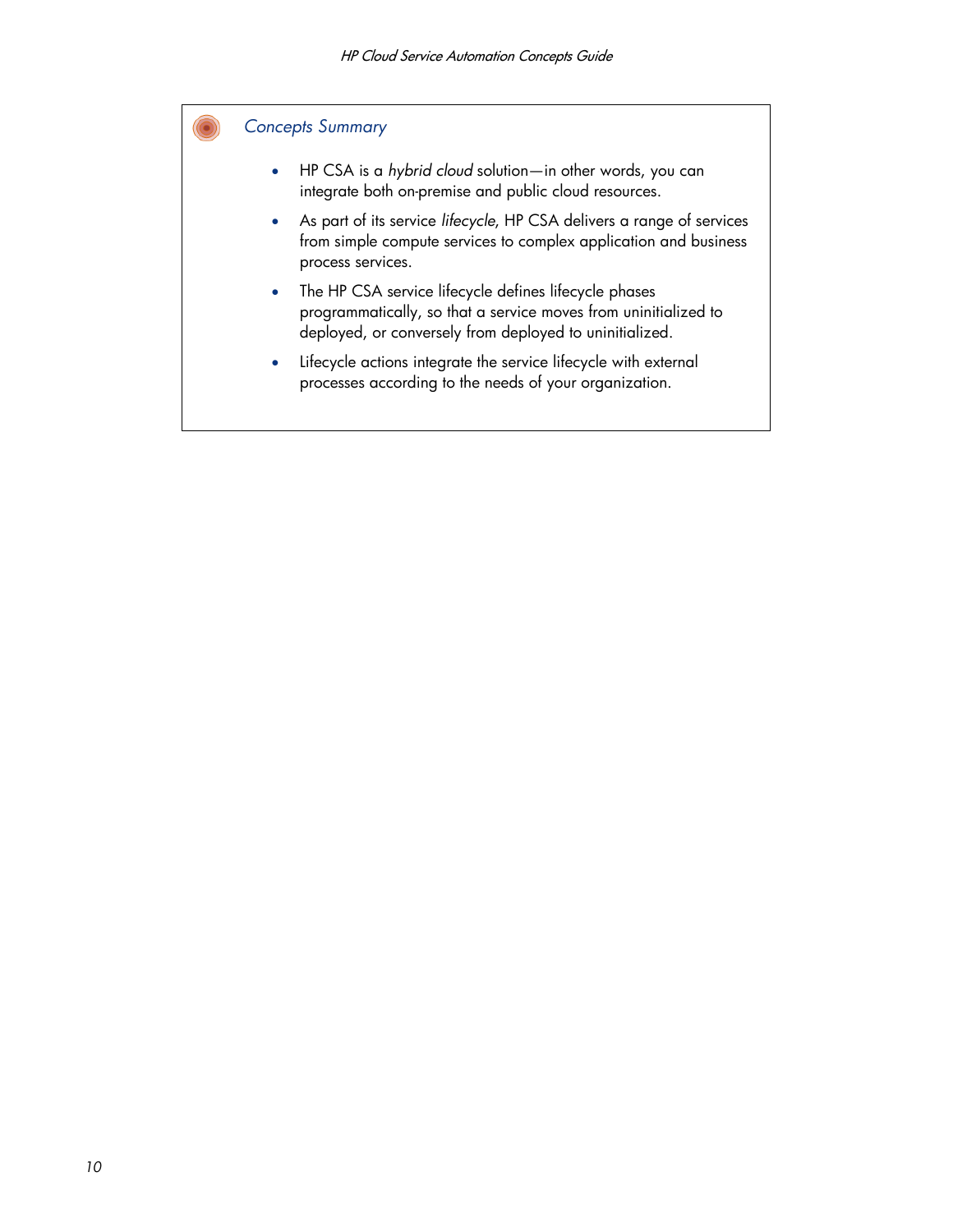# <span id="page-10-2"></span><span id="page-10-0"></span>2 HP CSA Solution Components

### *Tech Talk*

HP CSA is functionally defined by three hierarchical layers. The *Service Subscriber* layer represents an entry point into the system for end-users and administrators, including all aspects of capturing and meeting customer demand for cloud subscription services:

- Customer subscription through the HP CSA Portal
- Publication of service offerings, resource management, and administration tasks through the HP CSA Provider Console

The *Service Delivery* layer sustains the service lifecycle, representing all aspects of assembling and managing automated services. This layer contains the HP CSA Controller software, which interacts with the HP CSA Resource Allocation Database and HP Operations Orchestration to execute *lifecycle actions* by means of HP OO flows. Graphical service design also takes place in this layer within HP OO Studio.

Finally, the *Service Provider* layer furnishes the building blocks (resources) that comprise a service. These can be a combination of application, configuration management, monitoring, and compute providers, which can access Infrastructure as a Service (IaaS) provided through in-house resource management or a public-facing cloud.

## <span id="page-10-1"></span>The HP CSA Solution

In the previous chapter, we introduced HP CSA in terms of its cloud service offerings (page [5\)](#page-4-2) and lifecycle processes (page [7\)](#page-6-0). In this chapter, we take a more detailed look at the components that make up the HP CSA solution and how they work together.

HP CSA combines several sophisticated HP data-center management products into its automated solutiondelivery engine. The logic to execute complex lifecycle actions is provided in a core set of software, available only with HP CSA. This software—the HP CSA Controller—works with other solution components to orchestrate the timely delivery of cloud services to customers.

When you purchase an HP CSA license, you obtain a set of software called the *HP CSA Foundation*, which includes the HP CSA Controller, the HP Resource Allocation Database, and the HP Universal CMDB. Then, you add integrated *software providers* to assemble the resources required for service delivery. The table below lists the HP CSA component products. For specific information about supported software versions and platforms, see the *HP Cloud Service Automation Solution Support Matrix*.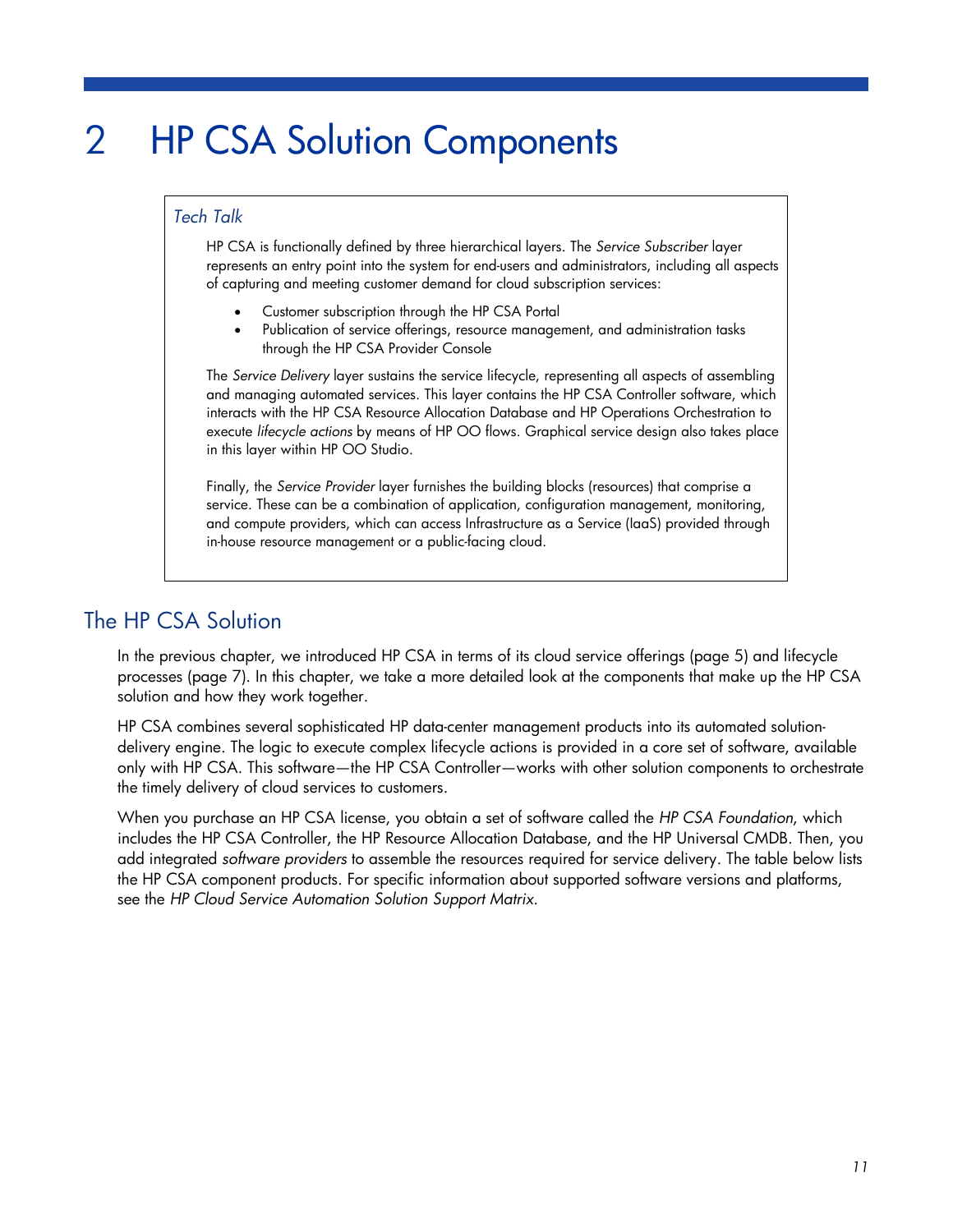| HP CSA Component List                                                                                                                                         |                                                                                                                                                                                                                                                                                                                            |  |  |
|---------------------------------------------------------------------------------------------------------------------------------------------------------------|----------------------------------------------------------------------------------------------------------------------------------------------------------------------------------------------------------------------------------------------------------------------------------------------------------------------------|--|--|
| Name                                                                                                                                                          | Description                                                                                                                                                                                                                                                                                                                |  |  |
| <b>HP CSA Foundation Components</b>                                                                                                                           |                                                                                                                                                                                                                                                                                                                            |  |  |
| <b>HP CSA Installer software</b>                                                                                                                              | Installs HP CSA solution files.                                                                                                                                                                                                                                                                                            |  |  |
| HP CSA Portal (service catalog)                                                                                                                               | Provides subscription services for customers, featuring a selectable set of<br>service offerings.                                                                                                                                                                                                                          |  |  |
| <b>HP CSA Provider Console</b>                                                                                                                                | Delivers the design capability required to prepare service offerings for<br>publication in the service catalog, and to manage service offerings.<br>Additionally, contains an administrator interface to manage the HP CSA<br>solution, and resource-management capability for the HP CSA Resource<br>Allocation database. |  |  |
| HP CSA Controller<br>HP CSA Lifecycle Engine<br>$\circ$<br>HP Operations Orchestration flows<br>$\circ$<br>for HP CSA<br>Sample CSA 2.00 templates<br>$\circ$ | Contains the HP CSA lifecycle engine, plus customized flows and sample<br>templates for the service lifecycle.                                                                                                                                                                                                             |  |  |
| <b>HP CSA Resource Allocation Database</b>                                                                                                                    | Stores resource, composite and lifecycle state information, including<br>resource allocation for datacenters, hypervisors and general providers.                                                                                                                                                                           |  |  |
| <b>HP Universal CMDB</b>                                                                                                                                      | Maintains accurate, up-to-date information regarding the relationships<br>between infrastructure, applications, and cloud services.                                                                                                                                                                                        |  |  |
| <b>Integrated Solution Components</b>                                                                                                                         |                                                                                                                                                                                                                                                                                                                            |  |  |
| HP Operations Orchestration (HP OO)                                                                                                                           | Coordinates communication between the integrated products and managed<br>devices. Customized HP OO flows are essential to implementing the HP<br>CSA solution lifecycle (see HP CSA Controller above).                                                                                                                     |  |  |
| HP Server Automation (HP SA) with optional<br><b>ADM</b> content                                                                                              | Deploys operating systems and policies to managed devices. Optionally,<br>controls application deployment processes through Application Deployment<br>Manager (ADM).                                                                                                                                                       |  |  |
| <b>HP SiteScope</b>                                                                                                                                           | Monitors servers, storage, and other managed devices.                                                                                                                                                                                                                                                                      |  |  |
| HP BladeSystem Matrix                                                                                                                                         | Provides a converged infrastructure platform for private cloud deployments,                                                                                                                                                                                                                                                |  |  |
| HP Insight Software with HP Insight<br>$\circ$                                                                                                                | including HP IO software for interactive service design, and HP BladeSystem                                                                                                                                                                                                                                                |  |  |
| Orchestration (HP IO)                                                                                                                                         | for blade architecture.                                                                                                                                                                                                                                                                                                    |  |  |
| HP BladeSystem<br>$\circ$                                                                                                                                     |                                                                                                                                                                                                                                                                                                                            |  |  |
| <b>Datacenter Virtualization Software</b>                                                                                                                     |                                                                                                                                                                                                                                                                                                                            |  |  |
| <b>VMware vCenter Server</b>                                                                                                                                  | Provides virtualization management services.                                                                                                                                                                                                                                                                               |  |  |
| VSphere                                                                                                                                                       | Provides virtualized platform and infrastructure.                                                                                                                                                                                                                                                                          |  |  |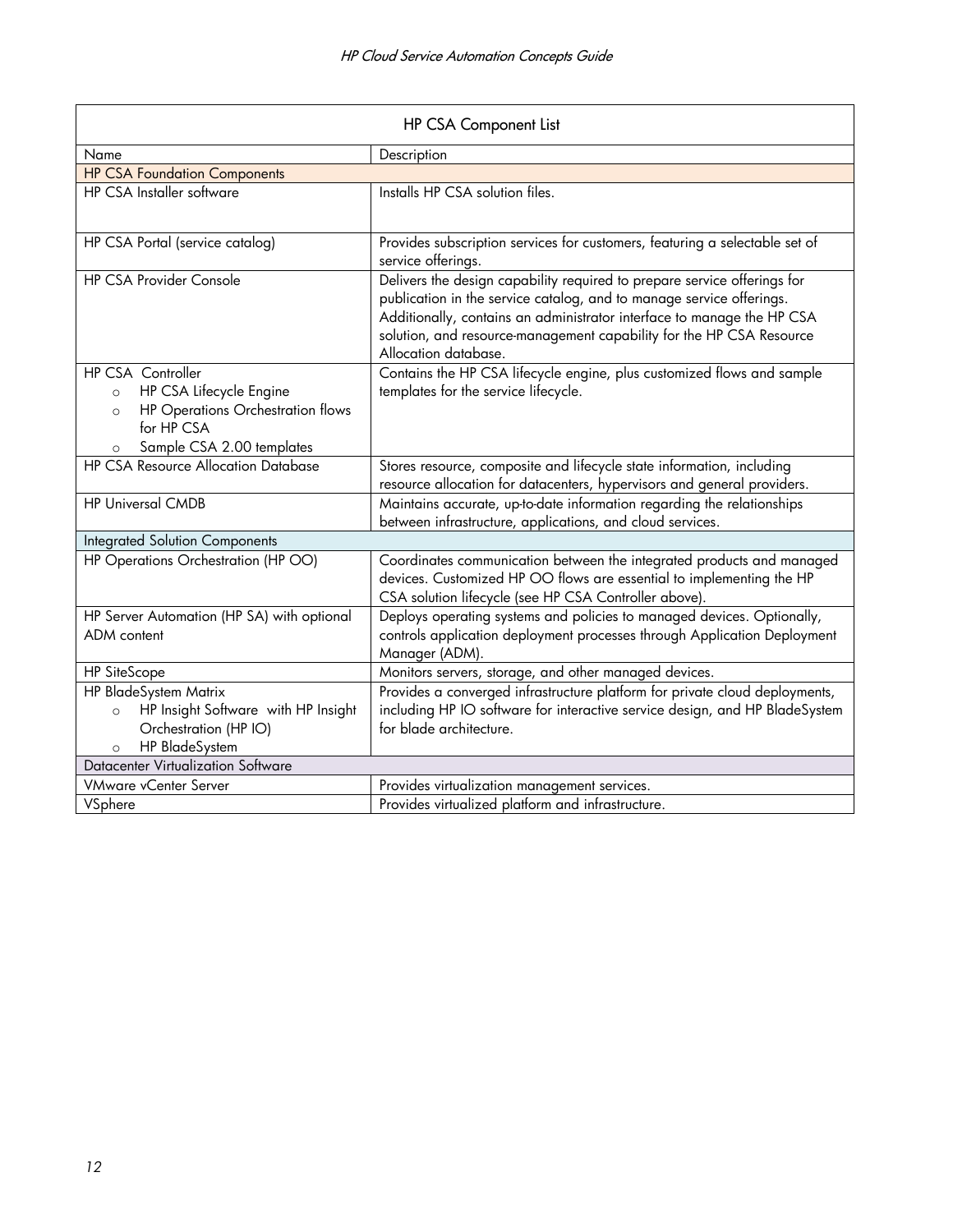# <span id="page-12-0"></span>HP CSA Component Description

HP CSA Foundation software works with integrated software products to instantiate the lifecycle process. For simplicity, the interaction between these *solution components* can be presented as three layers: *Service Subscriber*, *Service Delivery*, and *Service Provider* as shown in [Figure](#page-14-0) 4 on page [15.](#page-14-0) See Chapter [3: HP](#page-16-0)  [Cloud Service Automation User Roles](#page-16-0) for more information about the administrative and user roles associated with each layer.

### <span id="page-12-1"></span>Service Subscriber

The top layer of the component diagram [\(Figure](#page-14-0) 4) shows two interfaces that provide important information for the HP CSA lifecycle engine.

- The *HP CSA Portal* is a service catalog implementation, featuring a simple graphical interface for customers to subscribe or unsubscribe to cloud services (called *service offerings*).
- The *HP CSA Provider Console* presents a graphical interface to prepare services for subscriber consumption. The Service Publisher (user role) uses the Provider Console to publish service offerings into the service catalog and to view information about subscription requests (called *service instances*). In addition, the Provider Console contains an interface for administrative function, such managing cloud resources and administering system settings.

## <span id="page-12-2"></span>Service Delivery

The second layer of the component diagram shows the service delivery process. The driving force behind this process is a tightly coupled interaction between the HP Operations Orchestration (HP OO), the HP CSA Controller, and the HP CSA Resource Allocation database.

- HP OO Studio provides a way to graphically design the components of a service offering. When this process is complete, the Service Designer (user role) places the service offering designs in a folder where they can be accessed by the Service Publisher.
- *HP OO Central* interacts with the *HP CSA Controller* to achieve the automated processing that forms the heart of the service delivery process.
	- o From the HP CSA Portal, the subscription request goes to the *Master Service Flow* in HP OO Central, which determines whether the service instance should be *created*, *modified*, or *terminated*.
	- o The Master Service Flow activates the *HP CSA Controller*, which communicates with HP OO Central to manage lifecycle processing through content use (OO flows) and design instantiation.
	- Lifecycle actions launch task-specific flows, such as cloning a VM, deploying a SiteScope monitor, or accessing stored uCMDB configurations.
- As an ongoing part of service delivery, the HP CSA Controller communicates with the HP CSA Resource Allocation Database. The database stores artifacts used in the lifecycle process such as *lifecycle objects*, *providers*, and lifecycle actions. The database also maintains records of service instances and associated lifecycle states.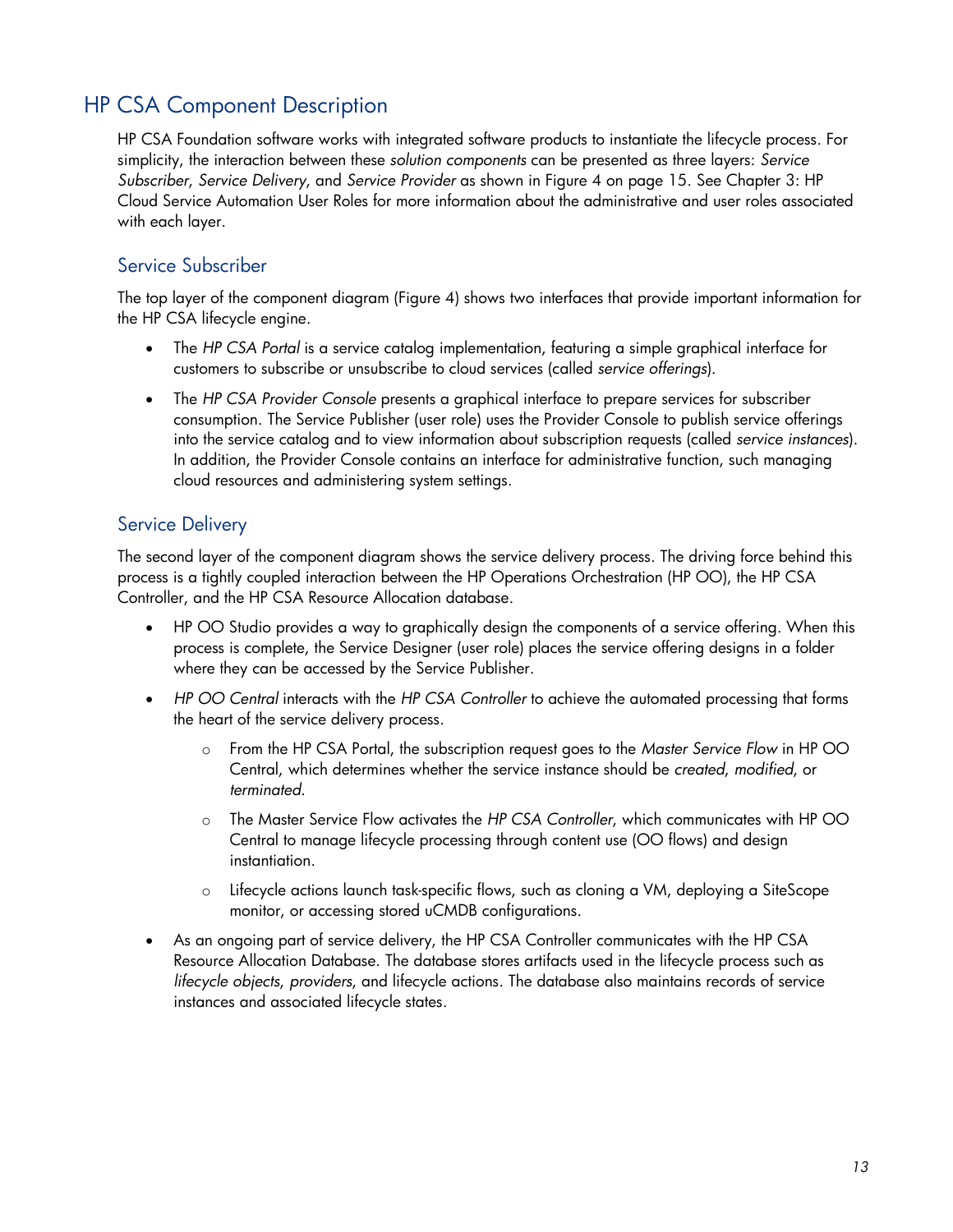### <span id="page-13-0"></span>Service Providers

The third layer of the component diagram shows the *service providers* essential to the lifecycle process. When the HP CSA Controller instructs HP OO Central to perform a lifecycle action, the system can tap the resources of one of several underlying service providers:

*Application Providers*—HP Application Deployment Manager (HP ADM) is the provider of choice for handling the deployment and configuration of applications on the target platform. HP ADM is part of HP Server Automation software.

*Runtime Configuration Management Providers*—HP Universal CMDB (uCMDB) stores and tracks infrastructure configurations required at runtime, such as configuration for server groups and the relationship between individual server configurations.

*Monitoring Providers*—HP SiteScope provides monitoring of resources and infrastructure.

*Compute Providers*—VMWare and HP Insight Orchestration handle the provisioning of compute resources within the system.

- VMWare VCenter provides virtualization management services, coordinating with VSphere for virtualized platform and infrastructure support.
- HP Insight Orchestration (part the HP Insight Dynamics suite) is an integrated part of HP's BladeSystem Matrix solution, providing automated provisioning for blade servers.

In addition to these providers, HP Server Automation adds server management and host administration capability. Other providers communicate with HP Server Automation to obtain server and platform configuration data used in the infrastructure provisioning process.

Altogether many program interactions take place between components to achieve an automated delivery system. However, like all cloud computing systems, the delivery of HP CSA cloud services ultimately depends on people within your organization who accomplish mission-critical tasks. The next chapter contains information about user roles—describing the people who maintain the process.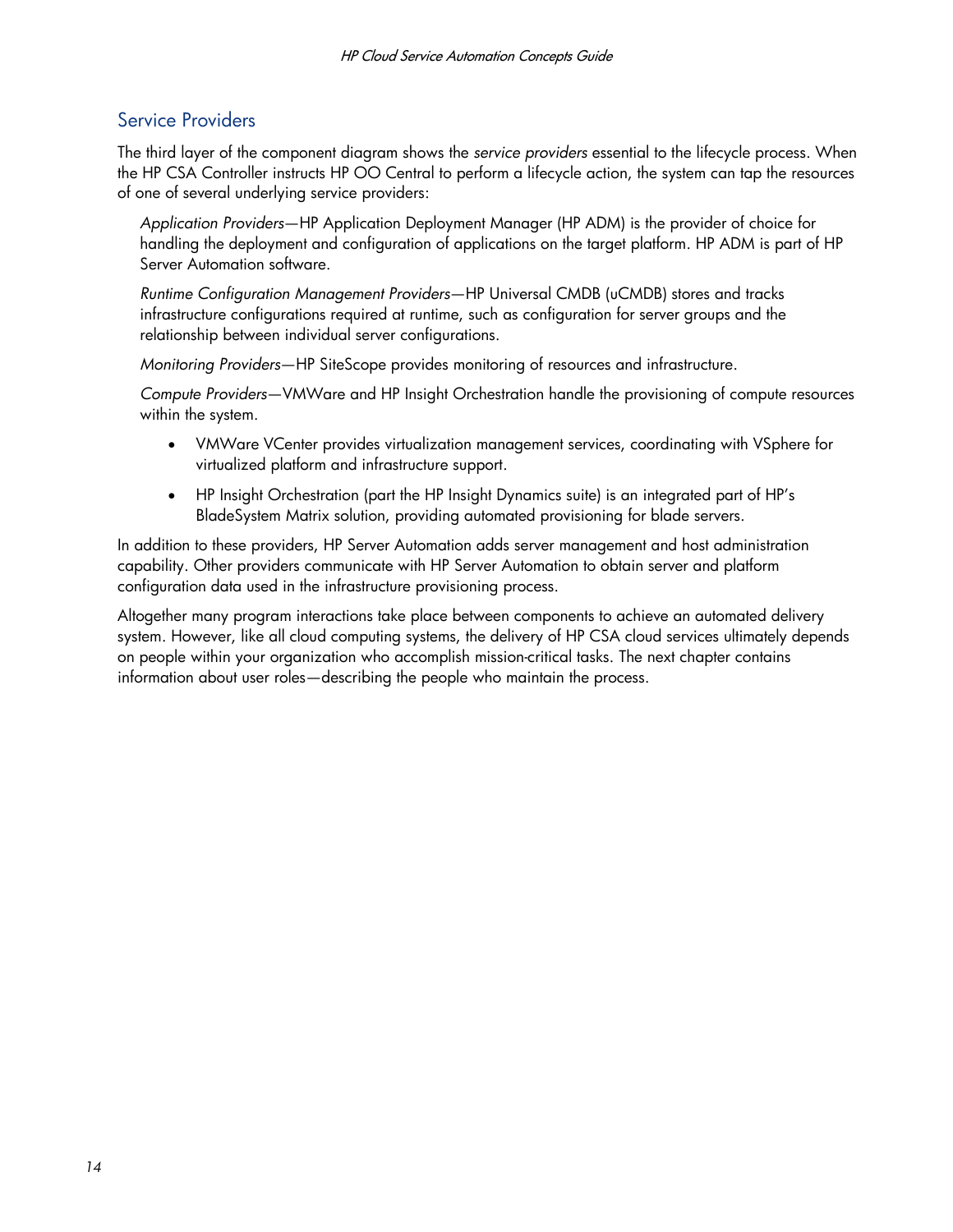#### Figure 4: CSA Component Diagram

<span id="page-14-1"></span><span id="page-14-0"></span>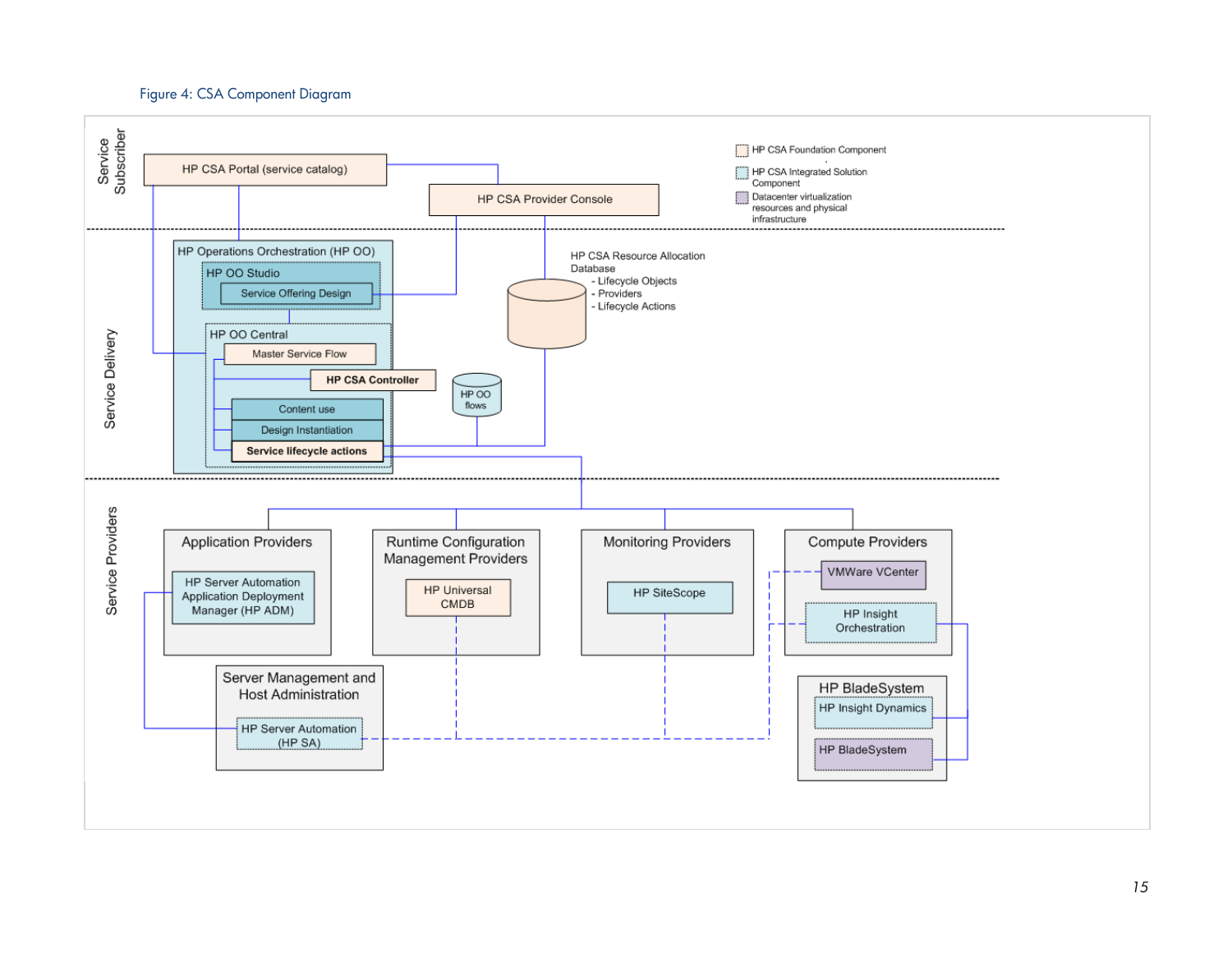### *Concepts Summary*

- HP CSA Foundation components include the HP CSA Controller, which works with HP Operations Orchestration and the HP CSA Resource Allocation Database to drive the lifecycle engine.
- User input into the system is captured through these graphical interfaces, which are also part of the HP CSA Foundation license:
	- o The HP CSA Portal, a catalog for the service subscriber
	- o The HP CSA Provider Console, an interface to publish services to the catalog, and to administer resources and to manage the HP CSA solution.
	- o HP Operation Orchestration (HP OO) Studio for service design.
- The following service providers integrate with HP CSA:
	- o Application Providers: HP SA Application Deployment Management (HP ADM)
	- o Runtime Configuration Management Providers: HP Universal CMDB (part of the HP CSA Foundation)
	- o Monitoring Providers: HP SiteScope
	- o Compute Providers: VMWare VCenter and HP Insight Orchestration (part of HP BladeSystem Matrix solution)
- HP Server Automation (HP SA) provides server management and host administration for other service providers in the solution.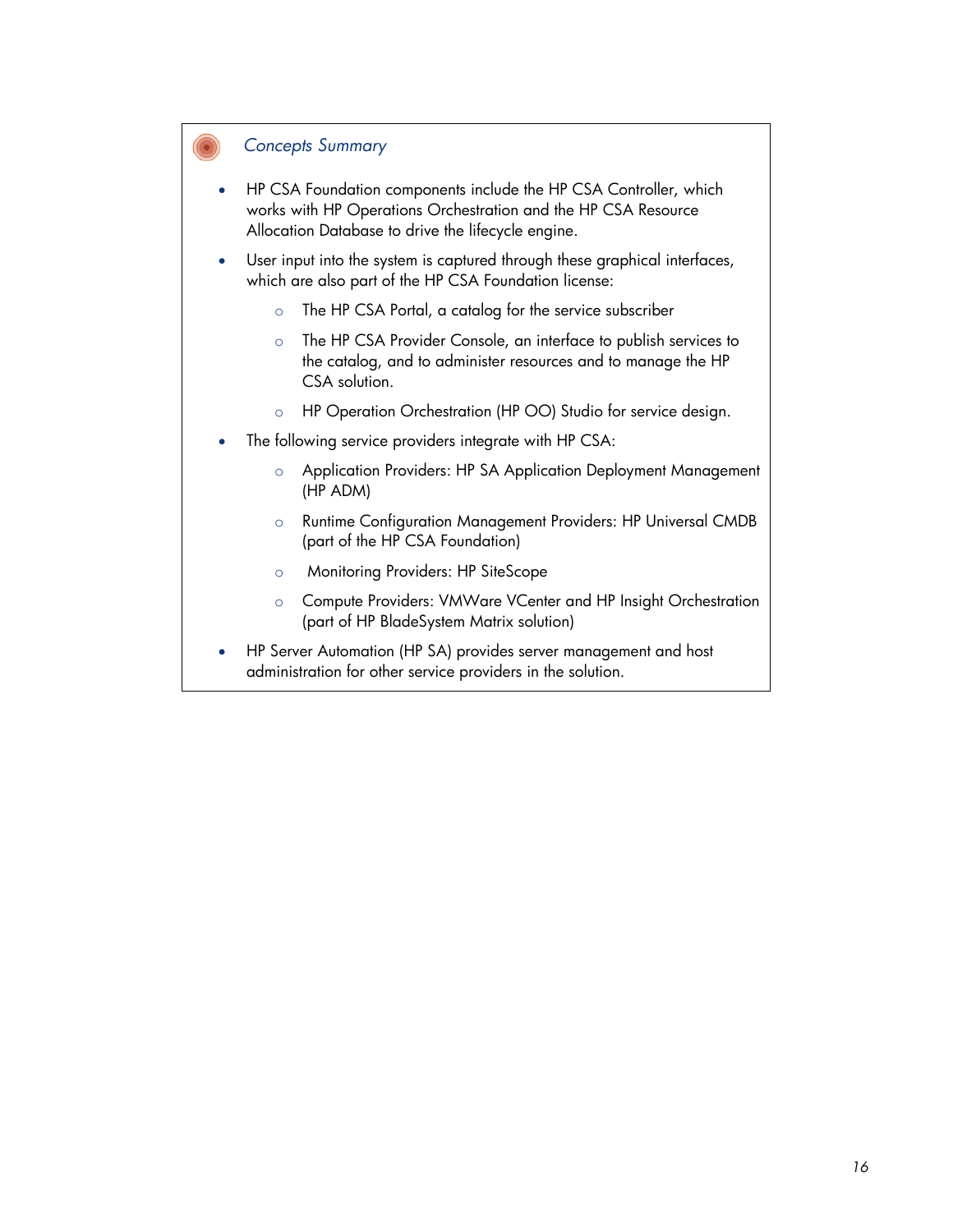# <span id="page-16-0"></span>3 HP Cloud Service Automation User Roles

### *Tech talk*

Personas or *user roles* describe task-based scenarios for the deployment and maintenance of the HP CSA solution. Installation/configuration is performed by the HP Professional Services Organization (PSO) in collaboration with on-site personnel. Other user roles are assigned within your organization as necessary, including administration of the HP CSA solution, resource management, service design, and service publication. The end-user role (called the *Subscriber*) requires subscribing to or cancelling services interactively through the CSA Portal.

Note that the user roles in this chapter do not include ALL use cases for component products. Products such as the HP Universal CMDB or HP Server Automation have their own maintenance and administration requirements that are outside the scope of this document. These requirements should be carefully considered during the planning phase for HP CSA deployment.

HP CSA has a complex, automated service lifecycle requiring installation and maintenance of important software and infrastructure components; however, in many ways, successful implementation of HP CSA depends upon people—expert designers and administrators within your organization who work in partnership with HP.

[Figure](#page-17-0) 5 shows HP CSA user roles, with emphasis on the roles for end-use, resource management, administration, service design and delivery, and deployment. Note that the core process or management cycle requires skilled IT professionals to maintain the lifecycle engine. Depending on the needs of your organization, these roles may be separate or shared—for example, in some cases the HP CSA Administrator and Resource Manager may be the same individual, or the roles of the Service Designer and the Service Publisher could be combined.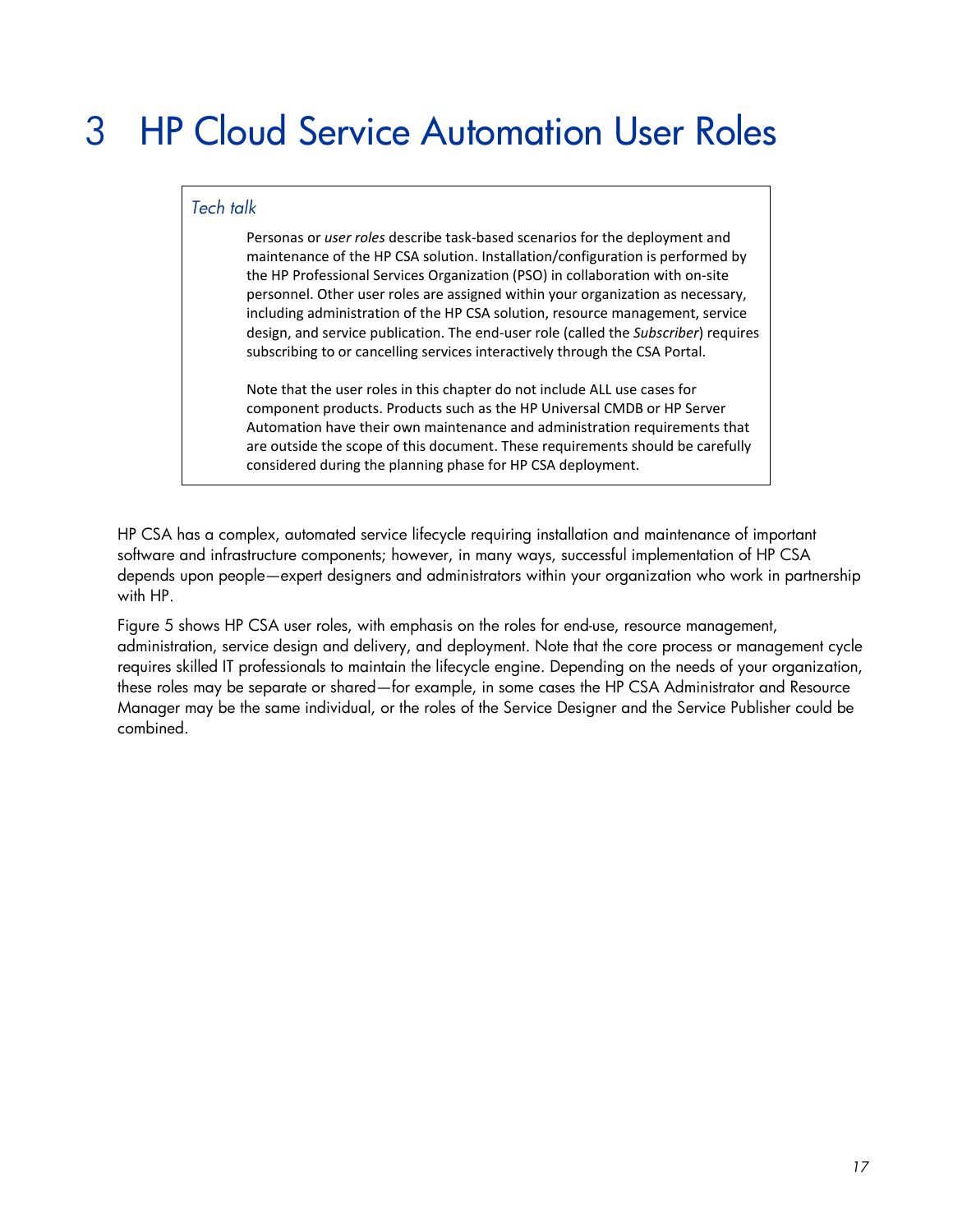

<span id="page-17-0"></span>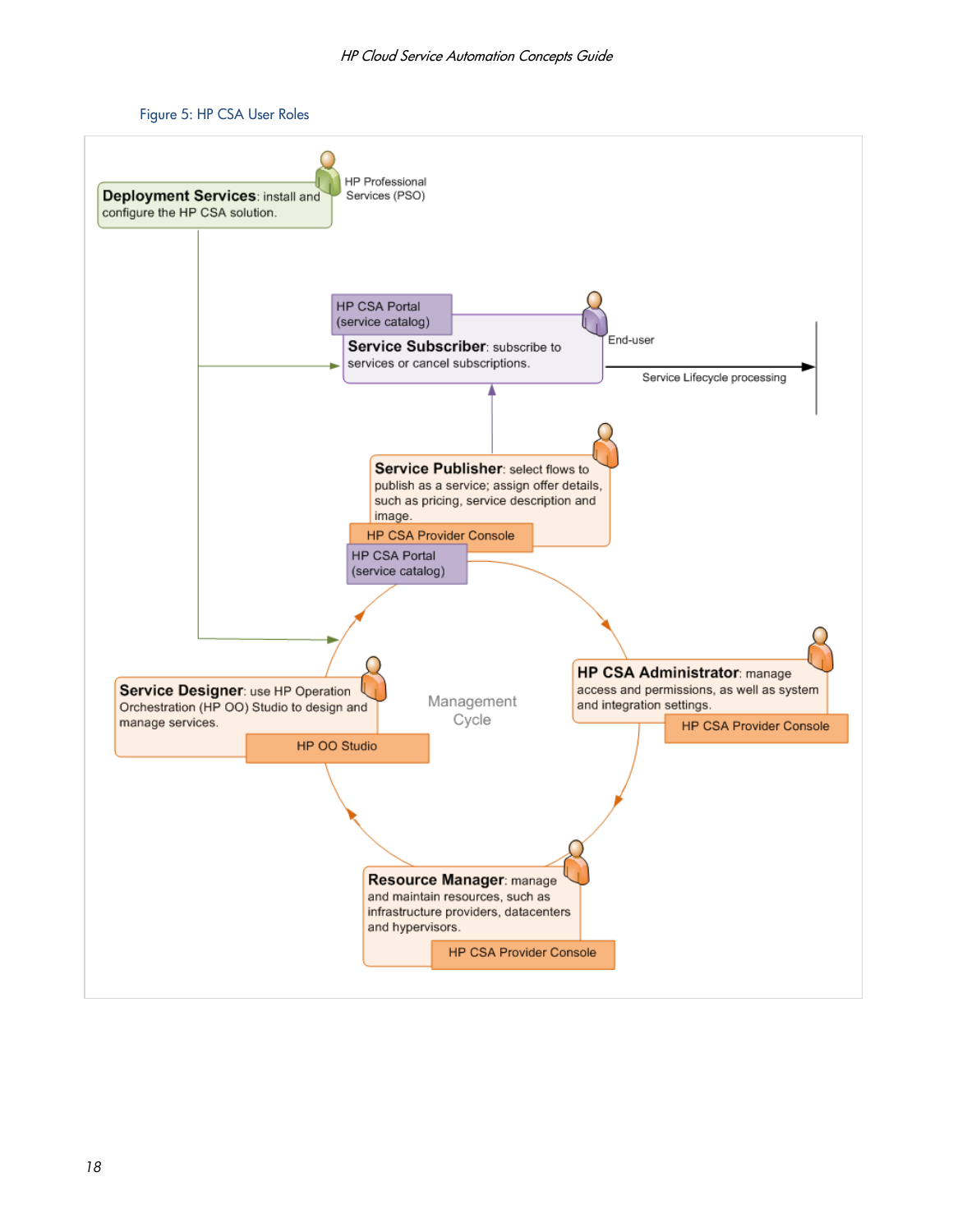# <span id="page-18-0"></span>Service Subscriber

The primary and highest-level user role is the *Service Subscriber* or end-user. The Subscriber is your customer the person who selects (or subscribes to) one of the cloud service offerings in the HP CSA Portal. As previously mentioned, each service offering can be anywhere on the spectrum from simple infrastructure provisioning for a single VM to complex application and business-services requiring an SLA. Subscription is a straightforward step-by-step process as shown in [Figure](#page-18-1) 6.

<span id="page-18-1"></span>

Figure 6: Subscribing to a Service Offering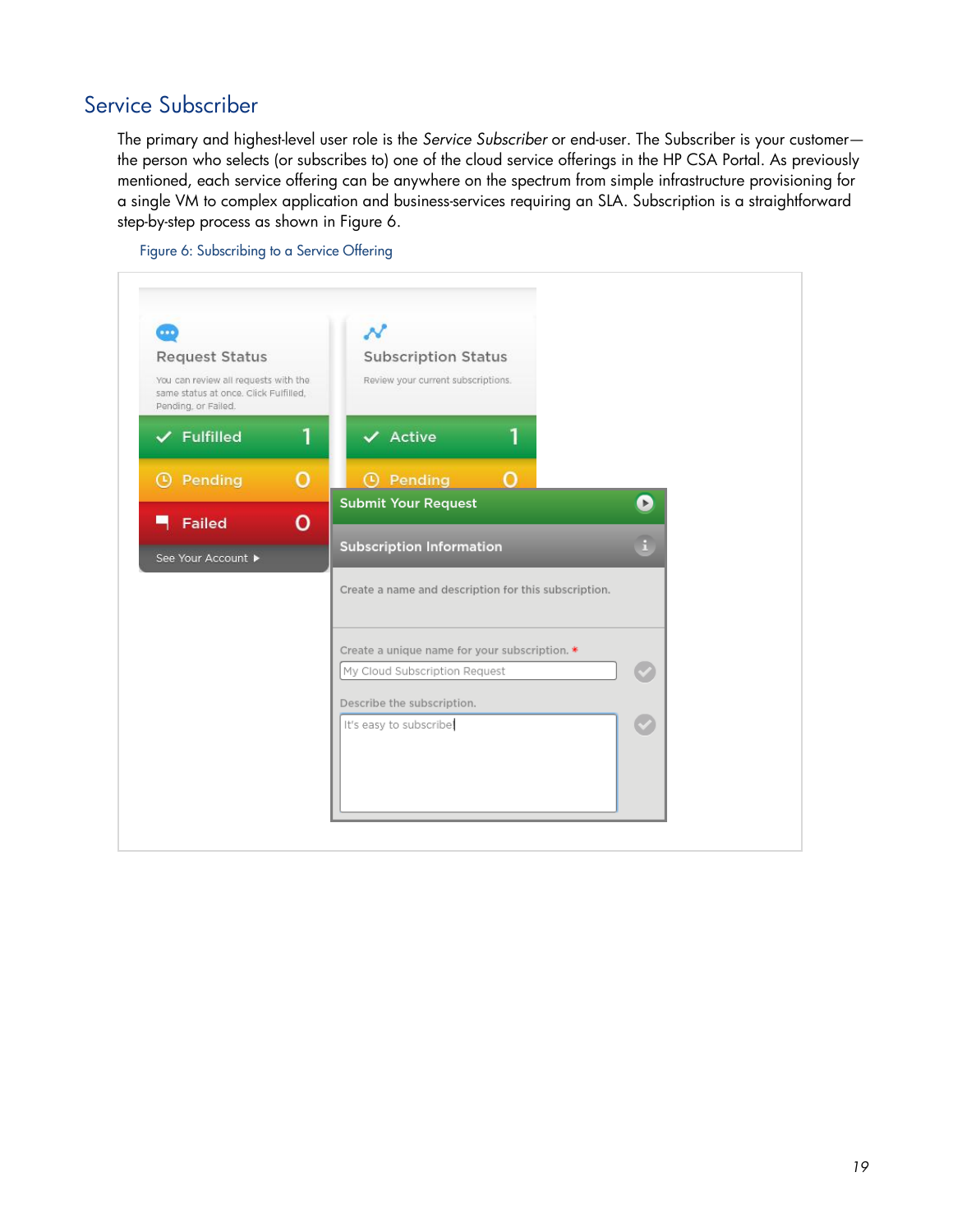When a customer subscribes to a service offering, the lifecycle process activates and provisioning begins, as described on page [7.](#page-6-0) The customer is notified when each stage of the subscription process is complete, as shown in [Figure](#page-19-1) 7.

<span id="page-19-1"></span>Figure 7: Email notification for deployed cloud service

**From:** test-demo@hpxxx.com [mailto:test-demo@xxxcsa.com] **Sent:** Friday, March 25, 2011 1:28 PM **To:** Doe, Jane **Subject:** Your service Simple Compute Server has been deployed Hello *[jane.doe@myco.com](mailto:jane.doe@myco.com)*, Your service Simple Compute Server has been deployed Additional detail for your servers are listed below Server Name: **myservername** Cpu(s): 2 Memory: 1024 MB Disk Size: 12 GB Operating System: Windows Subscription: **mysubscriptionID** Thanks, HP Cloud Service Automation Support Please do not reply to this email address. If you have any questions about your service or its status, please put in a request via the service portal, or contact test-demo@hpxxx.com.

# <span id="page-19-0"></span>Service Publisher

The Service Publisher plays a key role in managing the service lifecycle by *publishing* service offerings to the HP CSA Portal. The Service Publisher uses the Service Offering tab in the Provider Console for the following tasks:

- Browse available library entries
- Select a service design flow
- Create (or publish) service offerings in the service catalog
- Modify service offerings
- Delete service offerings from the library or remove them from the service catalog

[Figure](#page-20-1) 8 shows how service offerings are created in the Provider Console.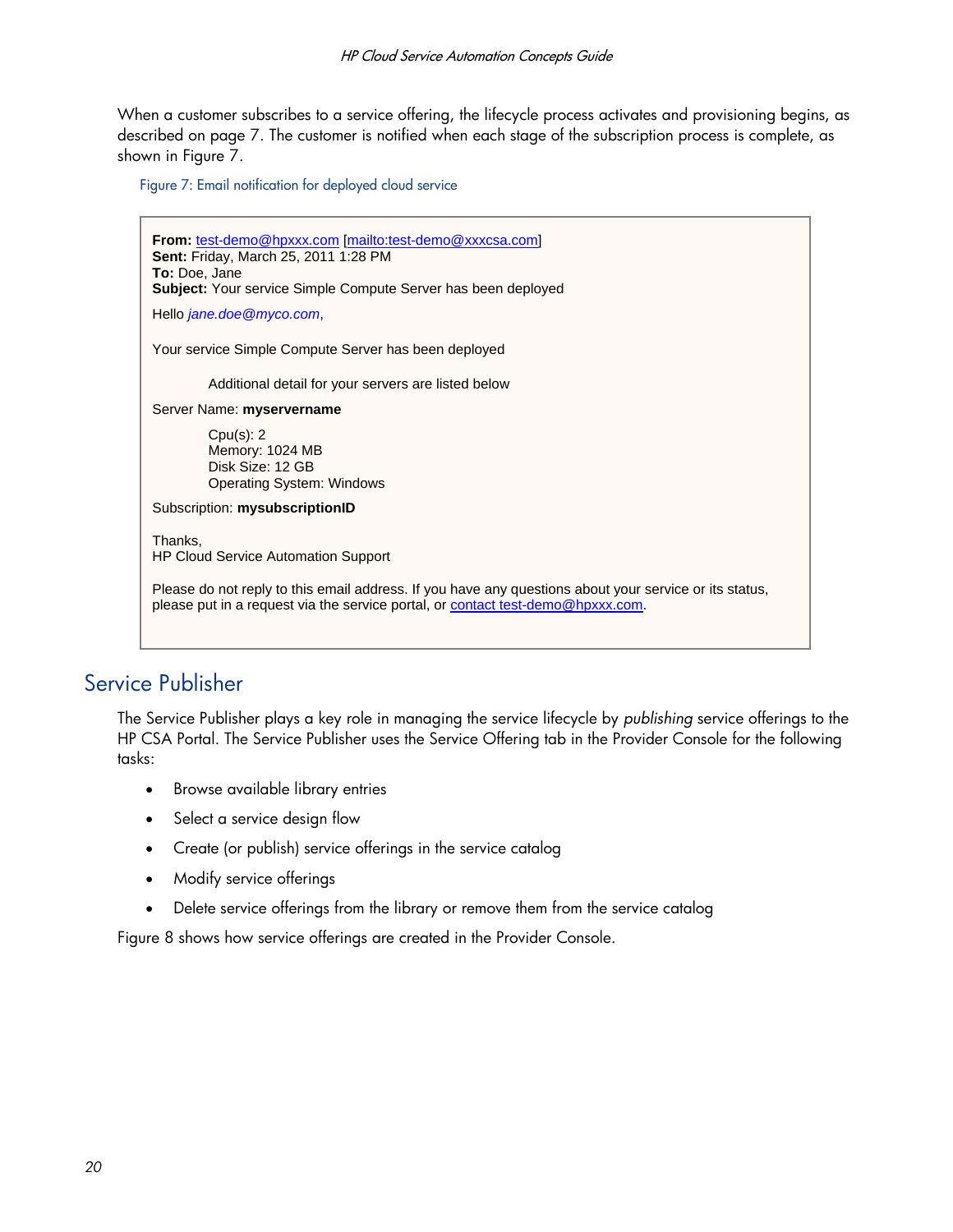#### Figure 8: Create Service Offerings

<span id="page-20-1"></span>

| <b>Compute with Monitors</b>                                                                                                                             | ×                                                                                                                                              |  |  |  |  |
|----------------------------------------------------------------------------------------------------------------------------------------------------------|------------------------------------------------------------------------------------------------------------------------------------------------|--|--|--|--|
| The Service Offering tab allows you to create offerings for your services by associating business information such as pricing, categories and<br>images. |                                                                                                                                                |  |  |  |  |
| * Required fields                                                                                                                                        |                                                                                                                                                |  |  |  |  |
| <b>Service Template</b><br>距                                                                                                                             |                                                                                                                                                |  |  |  |  |
| Template:                                                                                                                                                | * /Library/CSA 2/Designer/Service<br>Browse<br>Design/Designs/Draft/Simple Cloud<br>(Compute and Monitors)<br>508cc407-28b5-44df-8286-c7b52044 |  |  |  |  |
| <b>Basic Information</b><br>距                                                                                                                            |                                                                                                                                                |  |  |  |  |
| Name:                                                                                                                                                    | Compute with Monitors<br>乐                                                                                                                     |  |  |  |  |
| Category:                                                                                                                                                | 宋<br>Integrations                                                                                                                              |  |  |  |  |
| <b>Description:</b>                                                                                                                                      | Simple compute service with monitoring<br>capability                                                                                           |  |  |  |  |
| <b>Price Information</b><br>詎                                                                                                                            |                                                                                                                                                |  |  |  |  |
| Price:                                                                                                                                                   | 来<br>\$500.00<br><b>USD</b><br>▼                                                                                                               |  |  |  |  |
| <b>Miscellaneous Information</b><br>詎                                                                                                                    |                                                                                                                                                |  |  |  |  |
| <b>Reference Address:</b>                                                                                                                                | http/                                                                                                                                          |  |  |  |  |
| <b>Image Address:</b>                                                                                                                                    | http/                                                                                                                                          |  |  |  |  |
|                                                                                                                                                          | Help<br><b>Save</b><br>Reset<br>Cancel                                                                                                         |  |  |  |  |

## <span id="page-20-0"></span>**Administrator**

Administrative processes for HP CSA are handled from the Control Panel in the HP CSA Provider Console. The Control Panel assists administrators in the following tasks:

- Specify system settings, such as the repository where images are stored for display in the service catalog.
- View parameters for the HP CSA Resource Allocation Database, such as the database type (MySQL, Microsoft SQL Server, or Oracle).
- Set up access to remote servers that are provisioned by HP CSA, including Virtual Network Computing (VNC) connectivity settings, Windows Remote Desktop, and SSH web terminal settings.
- View integration settings for HP Operations Orchestration, including connectivity settings for the HP OO Central server.

HP CSA facilitates important administrative tasks through the First Time Startup Wizard, which should only be run after all HP CSA installation and configuration is complete. The Startup Wizard provides a step-by-step way to configure database and HP Operations Orchestration settings. You see this wizard when you first access the HP CSA Provider Console, as shown in [Figure](#page-21-1) 9.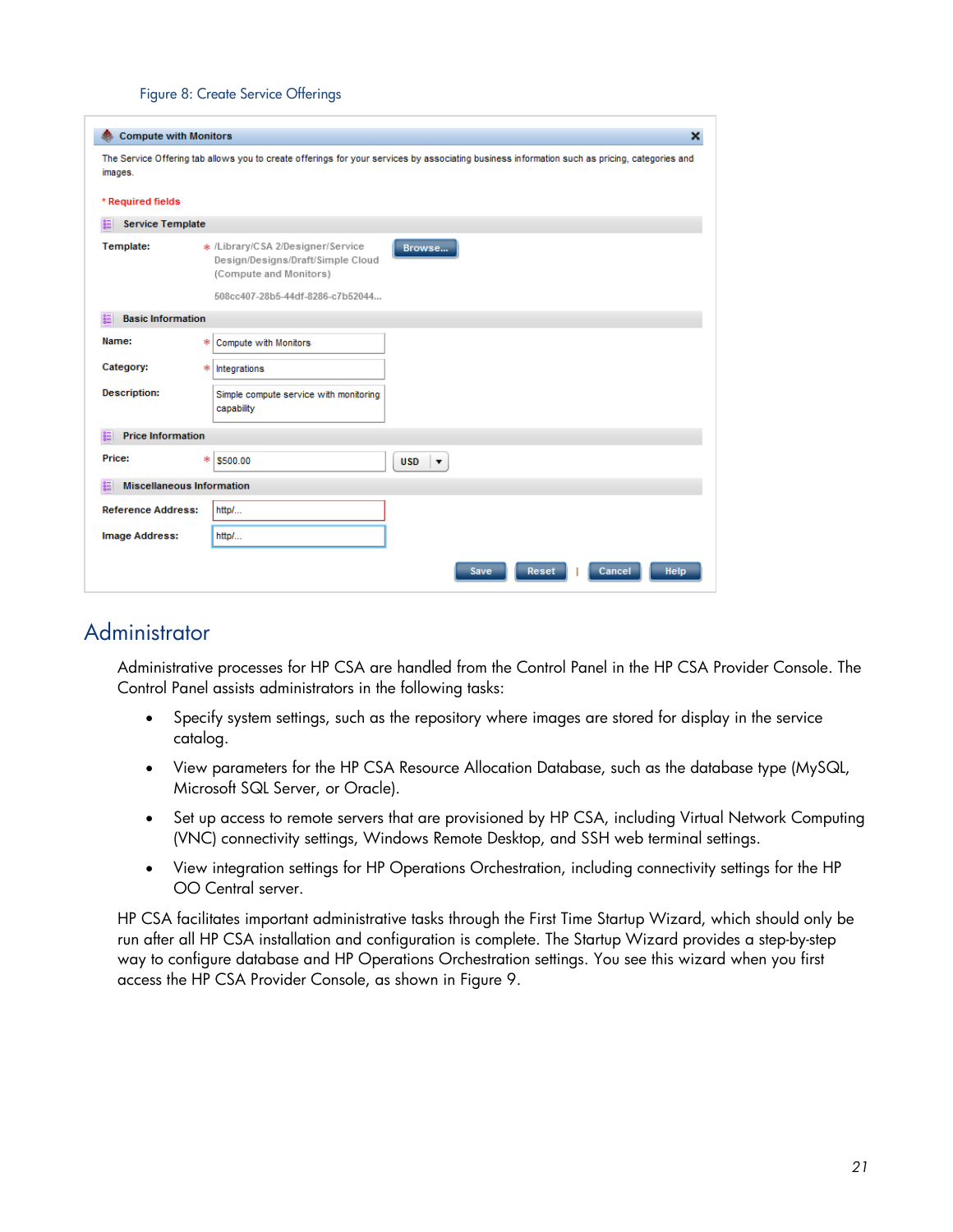| Figure 9: HP CSA First Time Startup Wizard |  |  |  |
|--------------------------------------------|--|--|--|
|--------------------------------------------|--|--|--|

<span id="page-21-1"></span>

|                                       | <b>Database</b><br>454   |                                                                                                                                                                                                                             | $\mathbf{?}$ |
|---------------------------------------|--------------------------|-----------------------------------------------------------------------------------------------------------------------------------------------------------------------------------------------------------------------------|--------------|
| Database                              |                          | Specify the database settings to be used by CSA then click "Validate Settings'. For databases other than<br>'Temporary Data Storage' run the database population script to create the required tables before peforming this |              |
|                                       | step.                    |                                                                                                                                                                                                                             |              |
|                                       | * Required fields        |                                                                                                                                                                                                                             |              |
| <b>HP Operations</b><br>Orchestration | Database Type:           | MySQL<br>▼                                                                                                                                                                                                                  |              |
|                                       | <b>Database Name:</b>    | 宋<br>$\overline{\mathbf{?}}$<br>$csa$                                                                                                                                                                                       |              |
|                                       |                          | e.g. csa                                                                                                                                                                                                                    |              |
| Congratulations                       | Database Hostname:       | $\overline{\mathbf{?}}$<br>localhost<br>-sk                                                                                                                                                                                 |              |
|                                       |                          | e.g. mydbserver.hp.com                                                                                                                                                                                                      |              |
|                                       | <b>Database Port:</b>    | $\overline{\mathbf{?}}$<br>宋                                                                                                                                                                                                |              |
|                                       | Database Username: *     | $\overline{\mathbf{?}}$<br>root                                                                                                                                                                                             |              |
|                                       | Database Password: *     | *******                                                                                                                                                                                                                     |              |
|                                       | <b>Validate Settings</b> |                                                                                                                                                                                                                             |              |
|                                       |                          |                                                                                                                                                                                                                             |              |

## <span id="page-21-0"></span>Resource Manager

In HP CSA, *resources* are defined as types of virtual infrastructure used to provision cloud services. An administrator in your organization called the Resource Manager uses the Resource Management tab in the HP CSA Provider Console to populate the HP CSA Resource Allocation Database, as shown in [Figure](#page-22-1) 10. This database is used to maintain resource, compute and lifecycle state information. By accessing it, the Resource Manager can create, delete, or modify the following virtual entities:

*Compute Providers* – Virtual infrastructure management platforms that offer centralized control over all the virtual infrastructure resources underneath. Compute Providers contain datacenters, which contain the hypervisors that host the virtual machines.

- *Datacenters* Logical constructs under a Compute Provider. Datacenters contain the hypervisors that host the virtual machines.
- *Hypervisors* Virtual machine management platforms running on a physical server. Hypervisors can run multiple virtual machines simultaneously, allowing the physical resources of the underlying server to be shared.

*General Providers* – Application management platforms that offer application deployment and configuration services.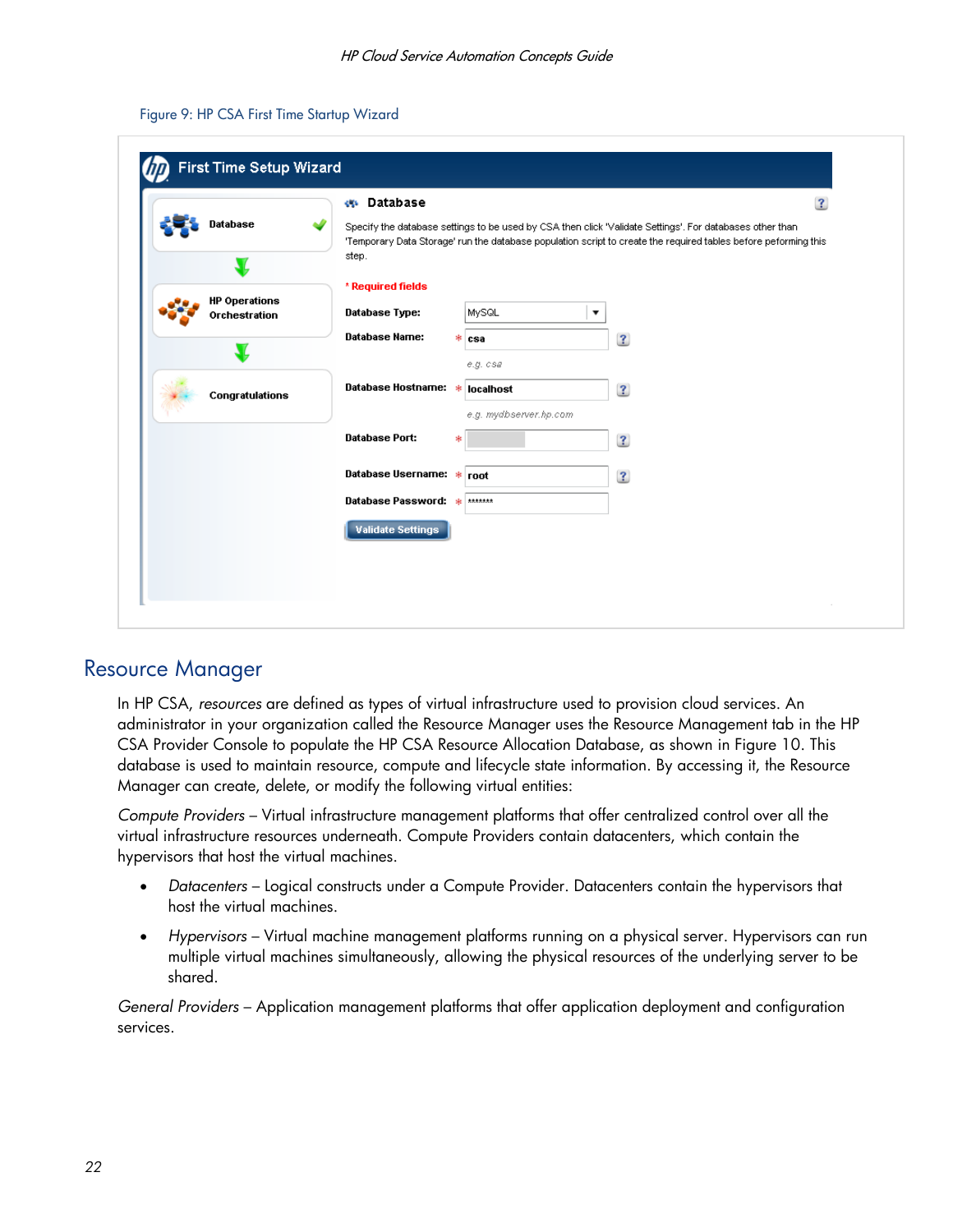Figure 10: General Provider (Application) Resource definition

<span id="page-22-1"></span>

| New Provider<br>A Compute Provider is a virtual infrastructure management platform which offers a centralized control over all the virtual infrastruct<br>resources underneath. Compute Providers contain datacenters, which contain hypervisors hosting the virtual machines. A General<br>can be used for an application management platform which offers application deployment and configuration services.<br>* Required fields<br><b>Provider Class:</b><br>General<br>▼<br><b>Basic Information</b><br>詎 |  |  |  |  |
|----------------------------------------------------------------------------------------------------------------------------------------------------------------------------------------------------------------------------------------------------------------------------------------------------------------------------------------------------------------------------------------------------------------------------------------------------------------------------------------------------------------|--|--|--|--|
|                                                                                                                                                                                                                                                                                                                                                                                                                                                                                                                |  |  |  |  |
|                                                                                                                                                                                                                                                                                                                                                                                                                                                                                                                |  |  |  |  |
|                                                                                                                                                                                                                                                                                                                                                                                                                                                                                                                |  |  |  |  |
|                                                                                                                                                                                                                                                                                                                                                                                                                                                                                                                |  |  |  |  |
|                                                                                                                                                                                                                                                                                                                                                                                                                                                                                                                |  |  |  |  |
| Name:<br>$\overline{\mathbf{?}}$<br>My Provider<br>*                                                                                                                                                                                                                                                                                                                                                                                                                                                           |  |  |  |  |
| $\overline{?}$<br><b>Is Active:</b>                                                                                                                                                                                                                                                                                                                                                                                                                                                                            |  |  |  |  |
| <b>Description:</b><br>$\overline{\mathbf{?}}$<br>Application X provider                                                                                                                                                                                                                                                                                                                                                                                                                                       |  |  |  |  |
| <b>Connection Information</b><br>詎                                                                                                                                                                                                                                                                                                                                                                                                                                                                             |  |  |  |  |
| <b>Service Access Point: *</b><br>$\overline{?}$<br>https:/                                                                                                                                                                                                                                                                                                                                                                                                                                                    |  |  |  |  |
| e.g. https://myvcenterhostname.hp.com:443                                                                                                                                                                                                                                                                                                                                                                                                                                                                      |  |  |  |  |
| Log in:<br>$\overline{\mathbf{?}}$<br>*<br>mylogin                                                                                                                                                                                                                                                                                                                                                                                                                                                             |  |  |  |  |
| e.g. root                                                                                                                                                                                                                                                                                                                                                                                                                                                                                                      |  |  |  |  |
| Password:<br>$*****$<br>$\overline{\mathbf{?}}$<br>sk.                                                                                                                                                                                                                                                                                                                                                                                                                                                         |  |  |  |  |
| <b>Miscellaneous Information</b><br>詎                                                                                                                                                                                                                                                                                                                                                                                                                                                                          |  |  |  |  |
| Tags:<br>$\overline{\mathbf{?}}$<br>taglT                                                                                                                                                                                                                                                                                                                                                                                                                                                                      |  |  |  |  |
|                                                                                                                                                                                                                                                                                                                                                                                                                                                                                                                |  |  |  |  |
| Save<br>Reset<br>Cancel                                                                                                                                                                                                                                                                                                                                                                                                                                                                                        |  |  |  |  |

### <span id="page-22-0"></span>Service Designer

Proper service design and maintenance is essential to the delivery of cloud services. The Service Designer is a skilled architect who uses HP OO Studio to graphically design the components of a service offering, which produces a Service Definition Document (an XML artifact that describes the service).

When the design process is complete, the Service Designer places the flow that defines the service offering into a designated location in the HP OO Studio library. Now this service definition is accessible to the Service Publisher, who works closely with the Service Designer to make the service offering available to Subscribers.

As part of the design process, the Service Designer decides how much detail to expose in the service options, and at what level to expose those choices. For example, service options can be presented as low level– detailed characteristics of servers, such as the number of CPU cores, or amount of memory. Choices can also be abstracted at a high level to present standard configurations and offer options, such as *small*, *medium*, or *large*. Service offerings can be defined hierarchically as shown in [Figure](#page-23-1) 11.

At the application service or business-process level, the Service Designer offers specific SLAs around the availability, performance, or capacity of cloud services, plus options such a backup, encryption, or other policies relevant to deployment. From the customer's viewpoint, the complexity of the infrastructure behind application services and business process services is transparent. For instance, at this level a customer would not be concerned with the number of CPUs or even the number of servers. The Service Designer has made the appropriate deployment choices to facilitate sophisticated cloud-service delivery.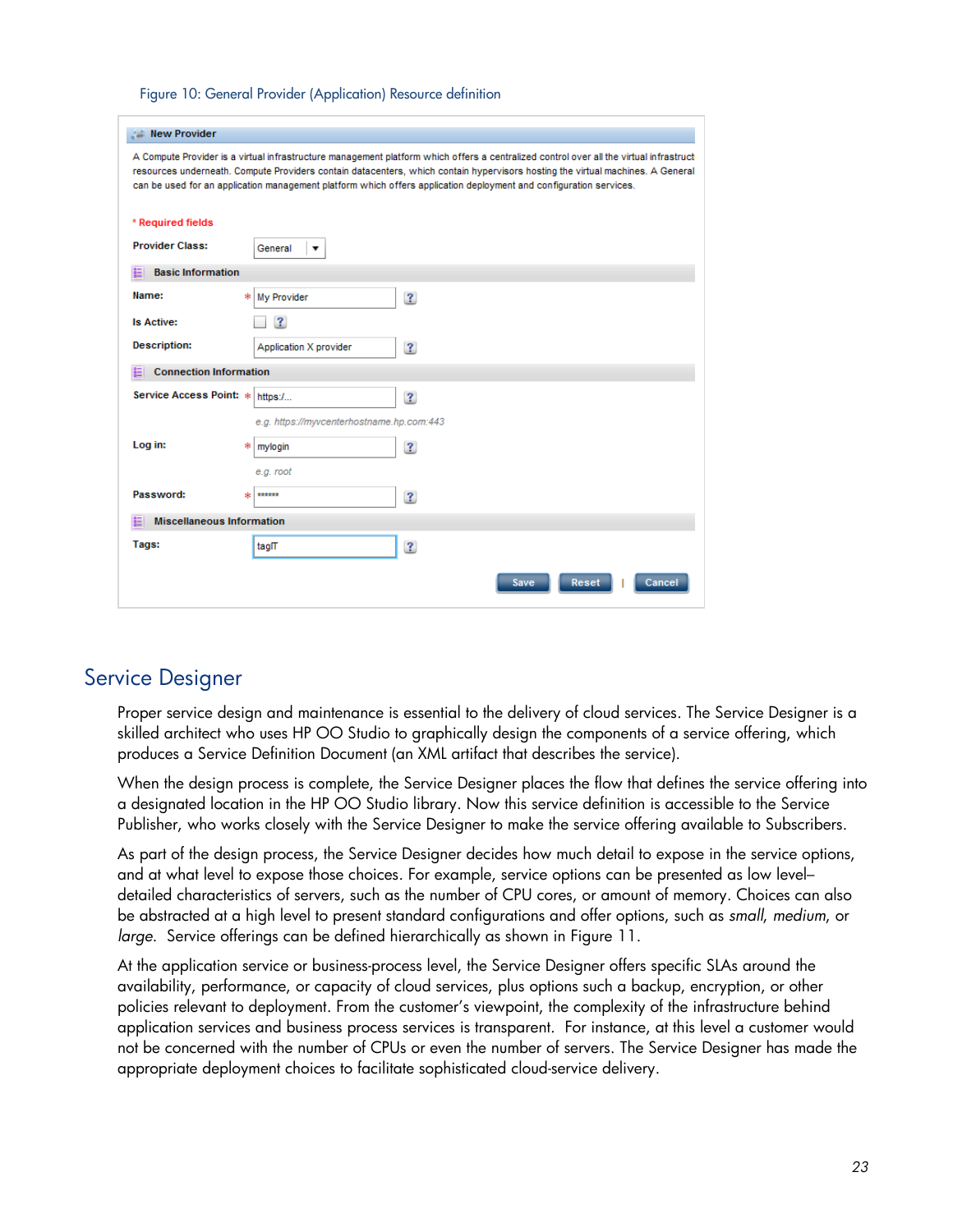#### <span id="page-23-1"></span>Figure 11: Hierarchical Service Offerings



## <span id="page-23-0"></span>HP Deployment Services

HP CSA deployment services are provided by the HP Professional Services Organization. Deployment activities must be closely coordinated with on-site personnel, including set up for basic network and storage function, and server installation for the HP CSA foundation and its component products.

[Figure](#page-24-0) 12 shows the sequence of installation activities for solution components. For more information about HP Professional Services or to plan for HP CSA deployment, contact your HP representative. For installation and configuration procedures for HP CSA, refer to the *HP Cloud Services Automation Configuration Guide*.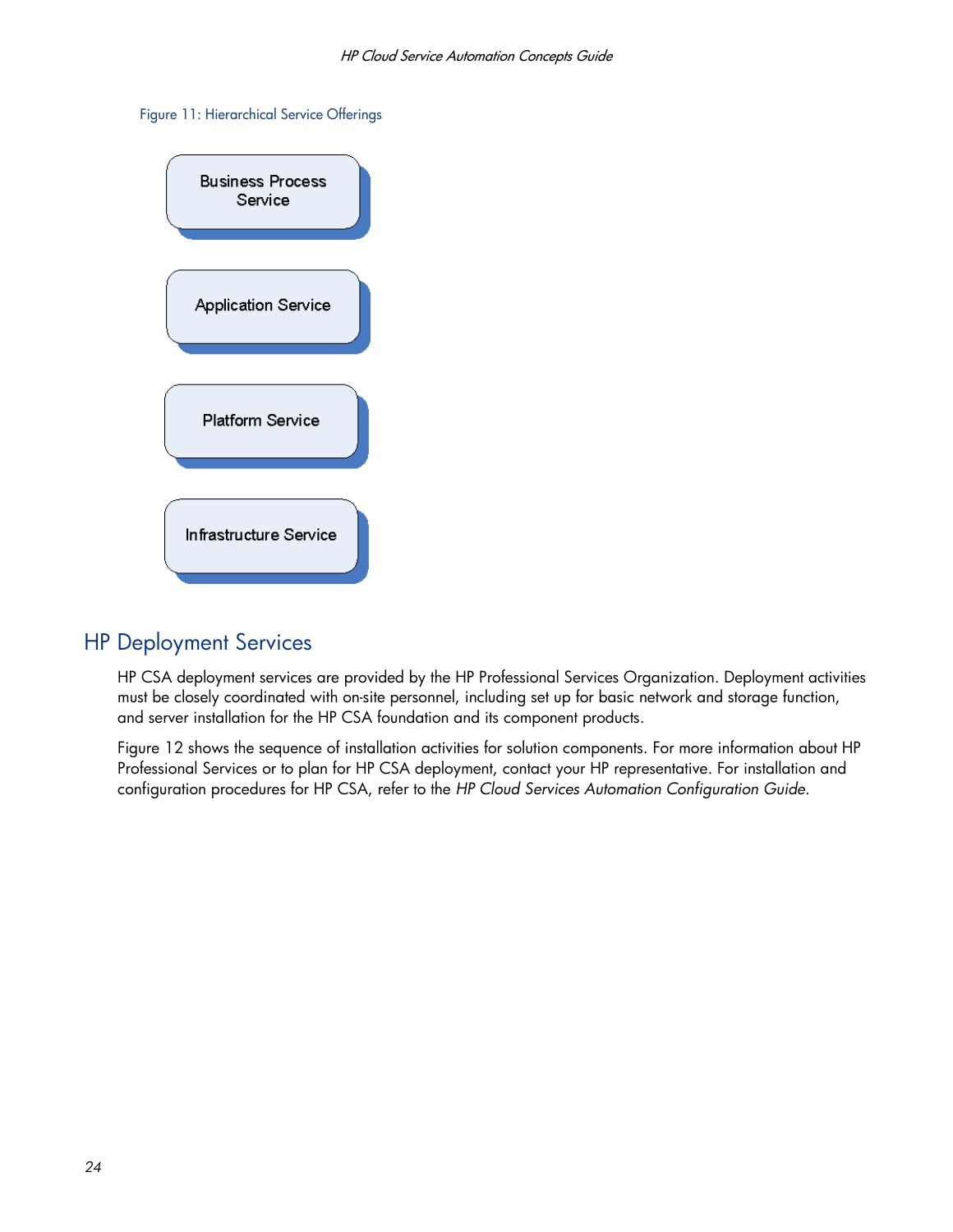#### Figure 12: HP CSA Deployment Sequence

<span id="page-24-0"></span>



- The HP Deployment Services engineer, an HP Professional Services representative, works with on-site personnel to install and configure the HP CSA solution, including integrated products.
- The HP CSA management cycle requires the following user roles to be defined in your datacenter:
	- o Service Designer—uses HP OO to create and administer service design flows.
	- o Service Publisher—selects flows to publish as service offerings; assigns details to service offering such as pricing, description and image.
	- o Administrator—manages system settings, such as permissions, and settings for integrated solutions products.
	- o Resource Manager—manages resources for service providers.
- HP CSA user roles culminate with delivery to the Subscriber—the customer who selects service offerings from the service catalog or cancels subscriptions.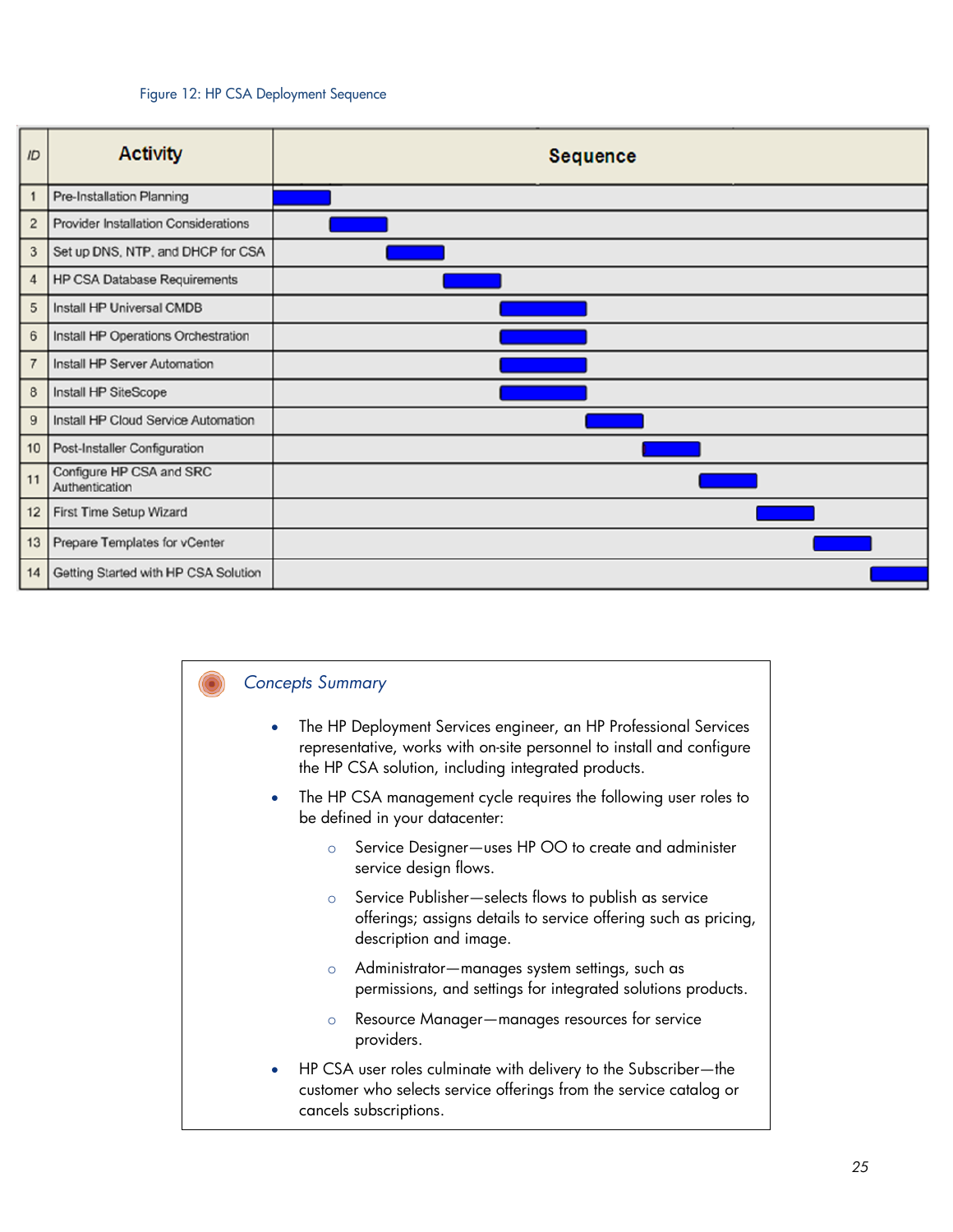# 4 Putting It All Together

<span id="page-25-0"></span>

| <b>User Role</b>      | Task                                                  | <b>CSA Components</b>                                                                                                                                          | <b>What happens?</b>                                                                                                                                                                                                                                                                                                                                                                                                                                                                     |
|-----------------------|-------------------------------------------------------|----------------------------------------------------------------------------------------------------------------------------------------------------------------|------------------------------------------------------------------------------------------------------------------------------------------------------------------------------------------------------------------------------------------------------------------------------------------------------------------------------------------------------------------------------------------------------------------------------------------------------------------------------------------|
| Subscriber (end user) | Subscribe to cloud service<br>offerings.              | HP CSA Foundation components,<br>plus integrated service providers,<br>depending on type of the request.<br>See Figure 4: CSA Component<br>Diagram on page 15. | The Subscriber uses the HP CSA Portal to select a service<br>offering, which is tracked and managed as a service instance<br>during automated lifecycle processing. Lifecycle processing<br>begins as the service instance is initialized and ends when the<br>service instance is deployed. (See Figure 2: The Service Lifecycle<br>on page 8.)<br>The subscription results are indicated in HP CSA Portal with one<br>of the following status messages: Pending, Failed, or Fulfilled. |
|                       | Cancel a subscription.                                | HP CSA Foundation components,<br>plus integrated service providers,<br>depending on type of the request.<br>See Figure 4: CSA Component<br>Diagram on page 15. | The Subscriber uses the HP CSA Portal to cancel a service<br>offering, which is tracked and managed as a service instance<br>during automated lifecycle processing. Lifecycle processing<br>begins as the service instance moves from deployed to un-<br>deployed state, and ends when the service instance is un-<br>initialized. (See Figure 2: The Service Lifecycle on page 8.)                                                                                                      |
| Service Publisher     | Publish a service offering in<br>the service catalog. | <b>HP CSA Provider Console</b>                                                                                                                                 | The Service Publisher uses Service Offering tab in the HP CSA<br>Provider Console to publish a service offering to the HP CSA<br>Portal (service catalog). The publication process requires<br>assigning a name, category, description, image, and price to<br>each offering.                                                                                                                                                                                                            |
|                       | Modify a service offering.                            | <b>HP CSA Provider Console</b>                                                                                                                                 | The Service Publisher uses Service Offering tab the HP CSA<br>Provider Console to modify service offerings. For example, the<br>price of the offering could be increased or decreased.                                                                                                                                                                                                                                                                                                   |
|                       | Delete a service offering.                            | <b>HP CSA Provider Console</b>                                                                                                                                 | The Service Publisher uses the Service Offering tab in HP CSA<br>Provider Console to delete a service offering. When deleted, the<br>service offering is no longer available in the service catalog.                                                                                                                                                                                                                                                                                     |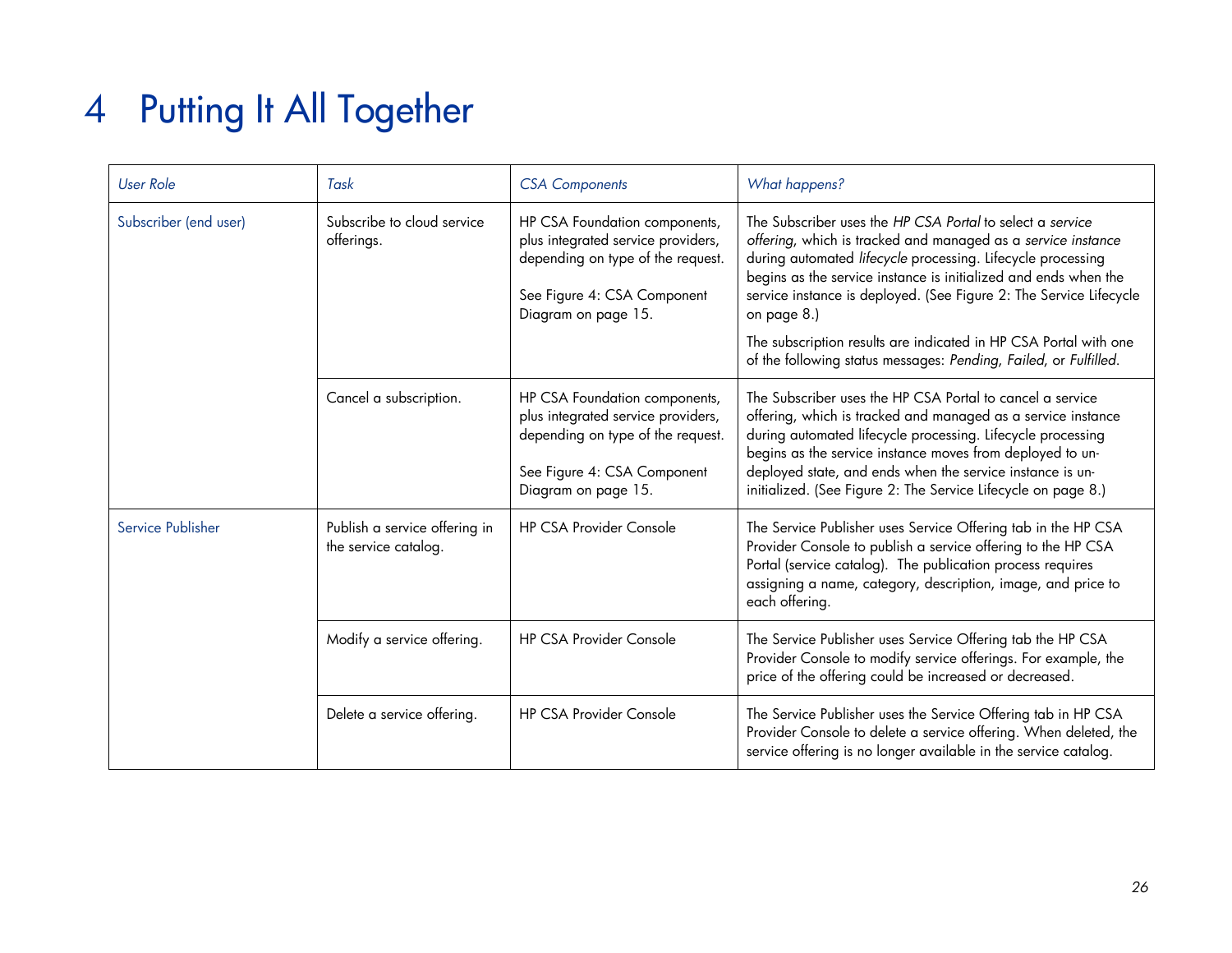| Administrator           | Specify system settings.            | <b>HP CSA Provider Console</b> | The Administrator uses the Control Panel in the HP CSA Provider<br>Console to specify system settings such as the repository where<br>images are stored for display in the service catalog.                                                                                                 |
|-------------------------|-------------------------------------|--------------------------------|---------------------------------------------------------------------------------------------------------------------------------------------------------------------------------------------------------------------------------------------------------------------------------------------|
|                         | Set up the database.                | First-Time Setup Wizard        | The Administrator uses the First-Time Setup Wizard to define<br>parameters for the HP CSA Resource Allocation Database<br>(MySQL, Microsoft SQL Server, or Oracle).                                                                                                                         |
|                         | Set up access to remote<br>servers. | <b>HP CSA Provider Console</b> | The Administrator uses the Control Panel in the HP CSA Provider<br>Console to set access and permissions to remote servers that are<br>provisioned by HP CSA, including Virtual Network Computing<br>(VNC) connectivity settings, Windows Remote Desktop, and SSH<br>web terminal settings. |
|                         | Specify HP OO settings.             | First-Time Setup Wizard        | The Administrator uses the First-Time Setup Wizard to specify<br>integration settings for HP Operations Orchestration including<br>connectivity settings for the OO Central server.                                                                                                         |
| <b>Resource Manager</b> | Configure database<br>resources.    | <b>HP CSA Provider Console</b> | The Resource Manager uses the Resource Management tab in the<br>HP CSA Provider Console to configure resources in the HP<br>Software Resource Management Database, such as compute<br>providers, general providers, datacenters, and hypervisors.                                           |
|                         | Modify database resources.          | <b>HP CSA Provider Console</b> | The Resource Manager uses the Resource Management tab in the<br>HP CSA Provider Console to modify resources in the HP Software<br>Resource Management Database, such as compute providers,<br>general providers, datacenters, and hypervisors.                                              |
|                         | Delete database resources.          | <b>HP CSA Provider Console</b> | The Resource Manager uses the Resource Management tab in the<br>HP CSA Provider Console to delete resources in the HP Software<br>Resource Management Database, such as compute providers,<br>general providers, datacenters, and hypervisors.                                              |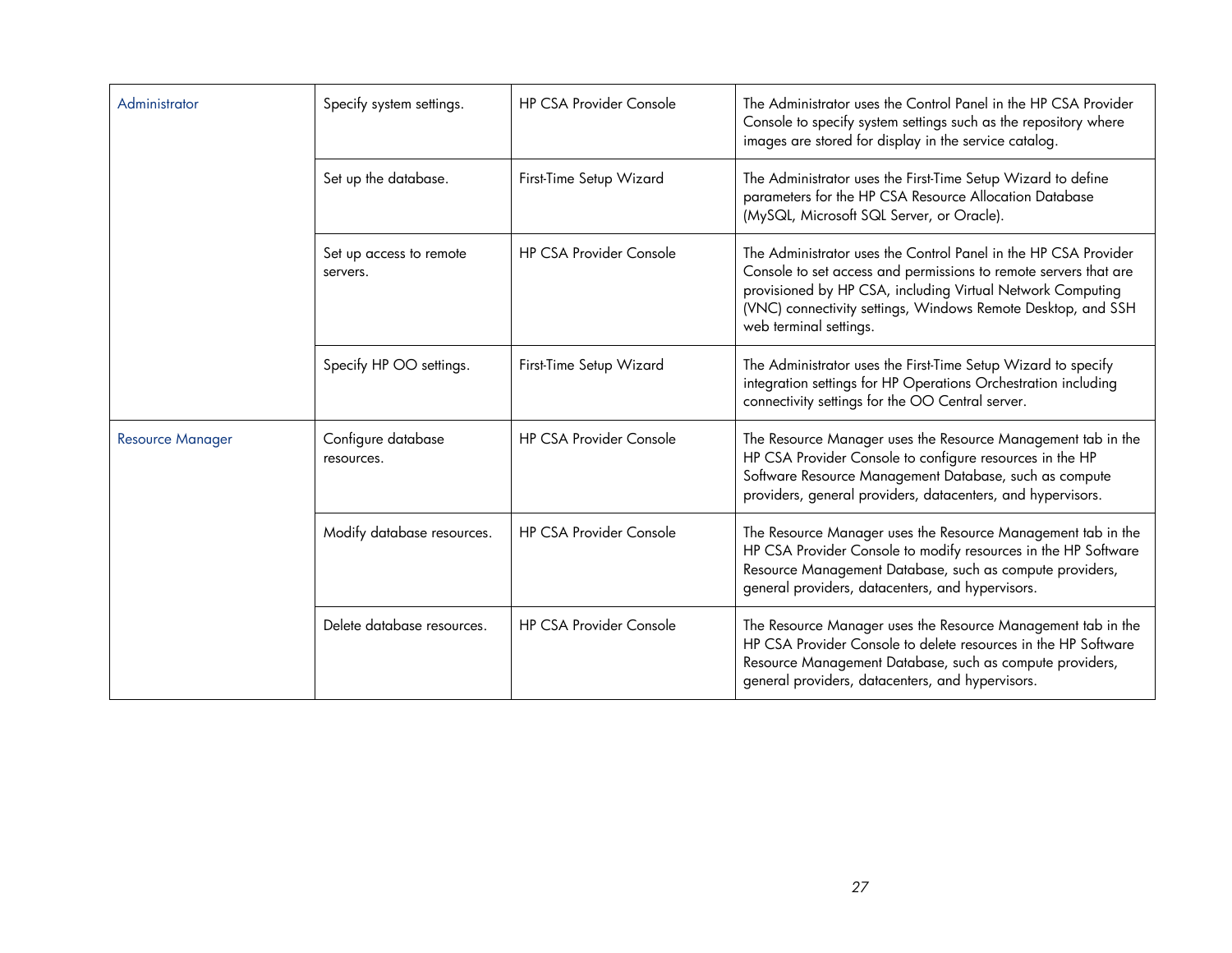| <b>Service Designer</b>       | Create service offering<br>designs.           | HP Operations Orchestration (HP<br>OO) Studio | The Service Designer creates a service offering design using HP<br>OO Studio. This design is an HP OO flow, which is rendered into<br>an XML artifact called a Service Definition Document. When the<br>design is ready, the Service Designer places the design into a<br>designated HP OO folder, where it can be accessed by the<br>Service Publisher. |
|-------------------------------|-----------------------------------------------|-----------------------------------------------|----------------------------------------------------------------------------------------------------------------------------------------------------------------------------------------------------------------------------------------------------------------------------------------------------------------------------------------------------------|
|                               | Modify service offering<br>designs.           | HP Operations Orchestration (HP<br>OO) Studio | The Service Designer modifies a service offering design using HP<br>OO Studio. The Designer can change details of the service<br>design, such as the number of CPU cores and the amount of<br>memory, or choose not to expose these detailed service options to<br>the Subscriber.                                                                       |
|                               | Delete service offering<br>designs.           | HP Operations Orchestration (HP<br>OO) Studio | The Service Designer deletes a service offering design by<br>removing it from the HP OO design folder. When deleted, the<br>service offering design is no longer available for publication.                                                                                                                                                              |
| <b>HP Deployment Services</b> | Install and configure the HP<br>CSA Solution. | HP CSA media and datacenter<br>resources      | Deployment services are provided by the HP Professional Services<br>Organization (PSO) in cooperation with on-site personnel.<br>Deployment includes installation and configuration as necessary<br>to set up a working system.                                                                                                                          |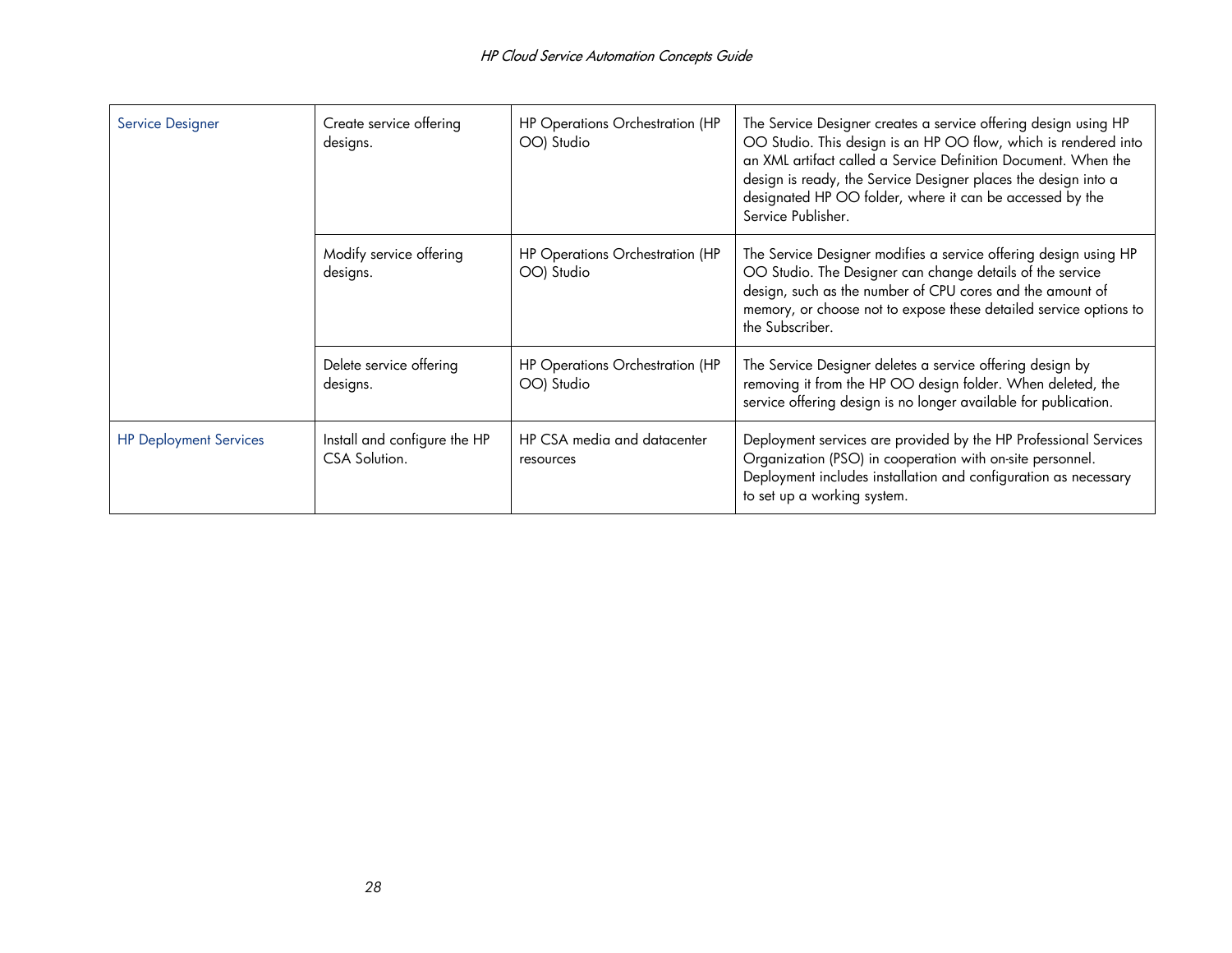# <span id="page-28-0"></span>A For More Information

# <span id="page-28-1"></span>HP CSA Publications

The following publications are available on the HP Software Product Manuals website (*[http://support.openview.hp.com/selfsolve/manual](http://support.openview.hp.com/selfsolve/manuals)*). This site requires an HP Passport sign-in.

- *HP Cloud Service Automation Documentation List* lists all other HP CSA publications, shows where they are located, and indicates when they are updated.
- **•** HP Cloud Service Automation Concepts Guide this publication, introduces the HP CSA solution.

The following publications are available on the HP Live Network website (*<https://www.www2.hp.com/>*). This site requires that HP customers have an active HP Support Agreement ID (SAID) for HP Cloud Service Automation and an HP Passport sign-in.

- *HP Cloud Service Automation Concepts Guide* this publication, introduces the HP CSA solution.
- *HP Cloud Service Automation Solution and Software Support Matrix* provides information about platform support requirements for the HP CSA Foundation with links to requirements for component products.
- *HP Cloud Service Automation Release Notes* contains product release notes; please read before installation.
- *HP Cloud Service Automation Configuration Guide* provides instructions for HP CSA installation and configuration.
- *HP Cloud Service Automation Provider Help (printable PDF)* provides step-by-step information about how to design HP CSA service offerings and make cloud services available to customers.
- *HP Cloud Service Automation Troubleshooting Guide* contains solutions and workarounds to known problems.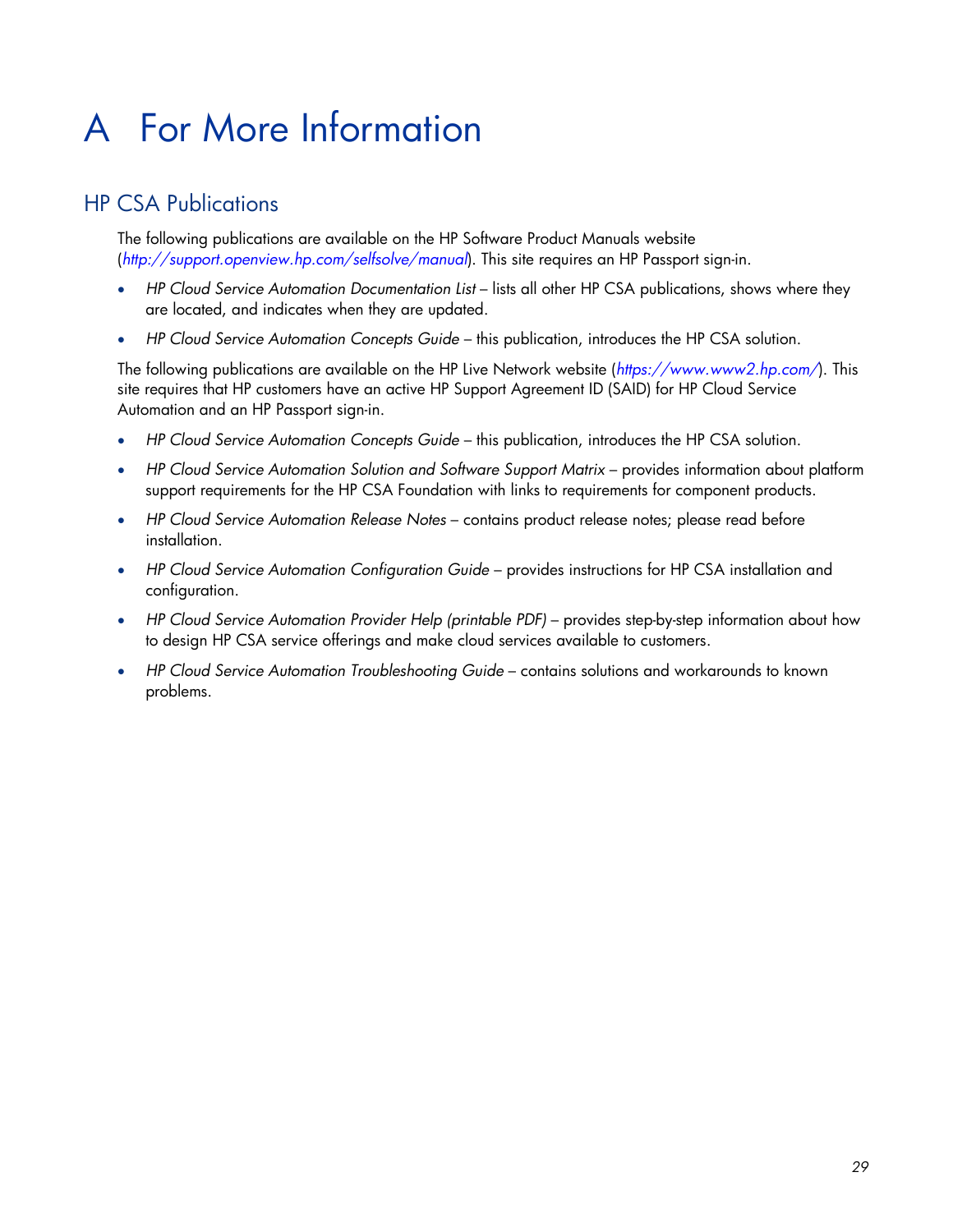# <span id="page-29-0"></span>**Glossary**

#### **Administrator**

In HP CSA, a user role that includes managing access and permissions to the HP CSA solution, as well as other solution-specific administrative tasks. See also *user roles*, *Resource Manager*, *Service Designer*, and *Service Publisher*.

#### BladeSystem Matrix

See HP BladeSystem Matrix.

#### **Callouts**

Exit points in an HP CSA service flow (created using HP Operations Orchestration) that trigger the invocation of external systems or processes. The timing for callouts is defined as part of the Lifecycle actions. See *Lifecycle* and *Lifecycle actions.*

#### Cloud Computing

A model for enabling convenient, on-demand network access to a shared pool of configurable computing resources (for example, networks, servers, storage, applications, and services) that can be rapidly provisioned and released with minimal management effort or service provider interaction. *National Institute of Standards and Technology, Information Technology Laboratory* <http://www.nist.gov/itl/>

#### Compute Providers

In HP CSA, virtual infrastructure management platforms that offer centralized control over all the virtual infrastructure resources underneath. Compute providers contain datacenters, which contain the hypervisors that host the virtual machines. See also *general providers*, *datacenters*, and *hypervisors*.

#### **Controller**

See HP CSA Controller.

#### **CSA**

See *HP Cloud Service Automation*.

#### **Database**

See HP CSA Resource Allocation Database.

#### **Datacenters**

In HP CSA, a logical construct under a compute provider. Datacenters contain the hypervisors that host the virtual machines. See also *compute providers*, *general providers,* and *hypervisors*.

#### **Elements**

See Service Elements.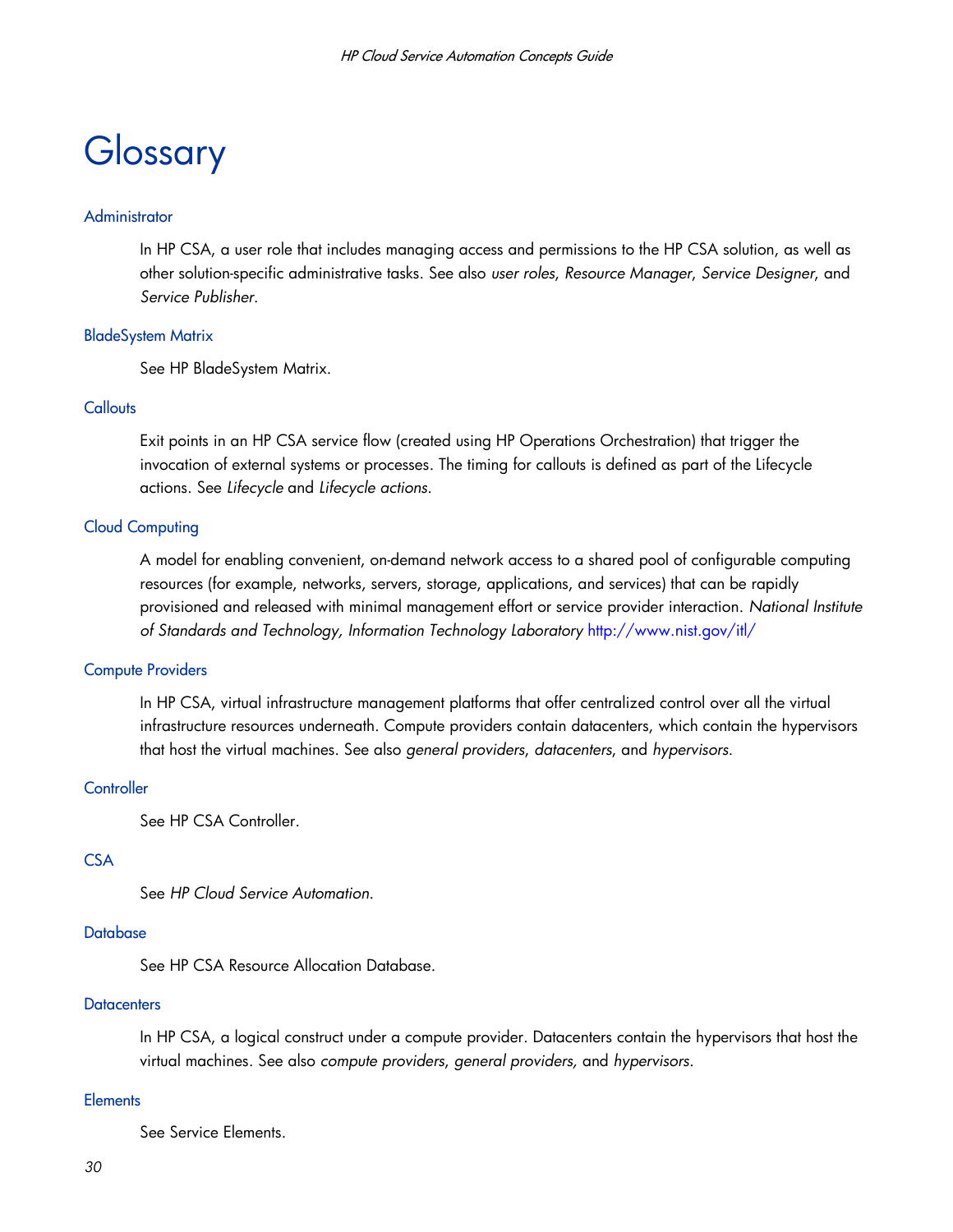#### First-Time Startup Wizard

A wizard used to do preliminary database and HP Operations Orchestration configuration after solution installation and configuration is complete. See also *HP CSA Resource Management Database* and *HP Operations Orchestration (HP OO)*.

#### Foundation components

See HP CSA Foundation.

#### Fulfilled status

In the HP Service Request Catalog, notification that the product or subscription is available according to the subscription agreement.

#### Flow

See HP Operations Orchestration flow.

#### General providers

In HP CSA, service providers that can be used for an application management platforms that offer application deployment and configuration services. See also *compute providers*, *datacenters*, and *hypervisors*.

#### HP Application Deployment Manager (HP ADM)

An optional component of HP Server Automation used to manage the deployment of software applications. See also *HP Sever Automation (HP SA)*.

#### HP BladeSystem Matrix

An integrated HP CSA component that provides a converged infrastructure platform for private cloud deployments, including HP Insight Orchestration (HP IO) software for interactive service design, and HP BladeSystem for blade architecture.

#### HP Deployment Services

The HP service professionals who install and deploy the HP CSA solution and are part of the HP Professional Services Organization (PSO).

#### HP Cloud Service Automation (HP CSA)

A unique platform that orchestrates the deployment of infrastructure compute resources and complex multitier application architectures. HP CSA integrates and leverages the strengths of several HP data center management and automation products, adding resource allocation management, service offering design, and a customer portal to create a comprehensive service automation solution.

#### HP CSA

See *HP Cloud Service Automation*.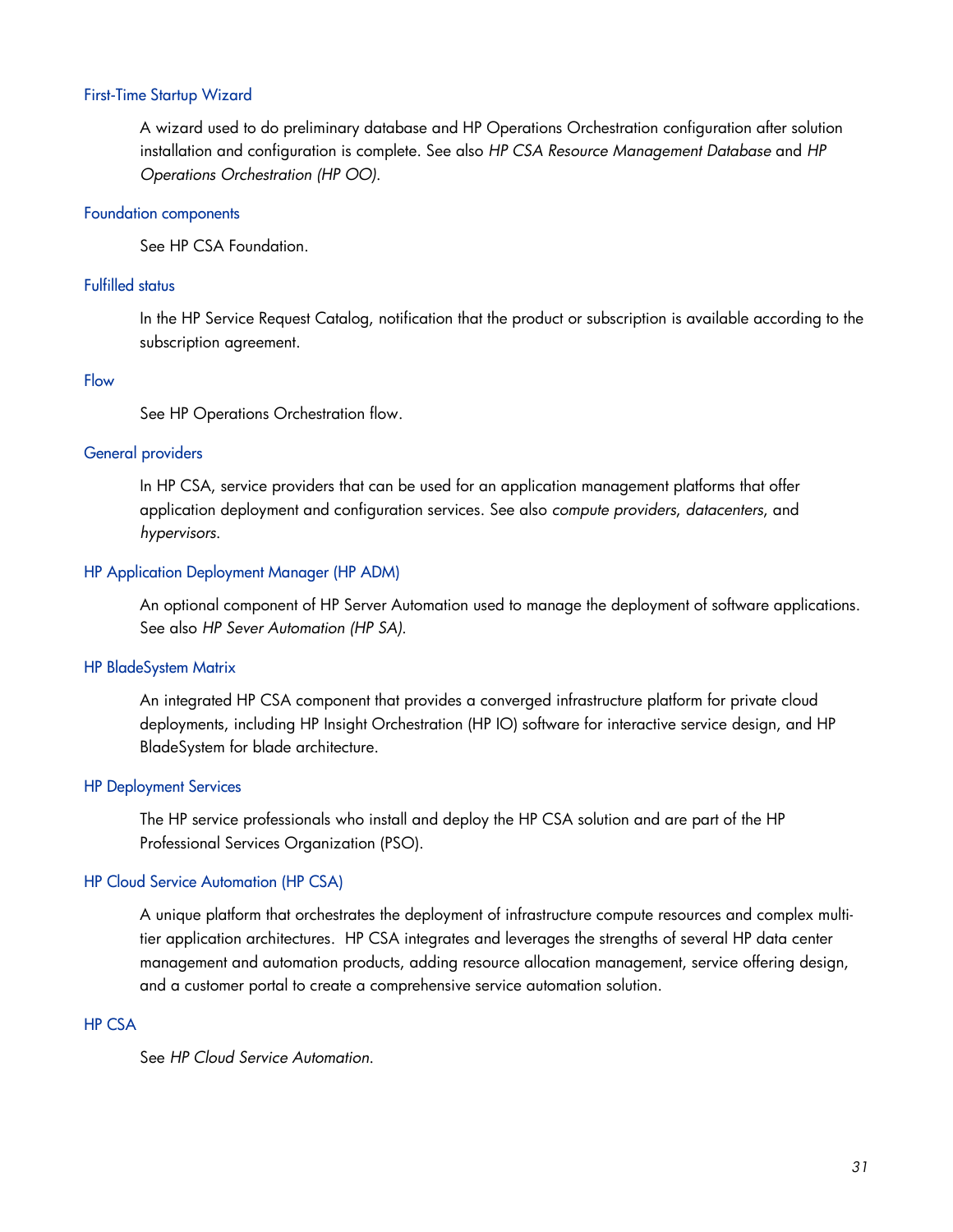#### HP CSA Controller

An HP CSA core component, which provides program function necessary to execute complex lifecycle tasks and to orchestrate the timely delivery of cloud services to customers. The HP CSA Controller is available only with the HP CSA solution. It contains the HP CSA lifecycle engine, plus customized flows and sample templates for the service lifecycle.

#### HP CSA Foundation

A set of integrated software components that are required for the HP CSA Solution, including (but not limited to) the HP CSA Controller, HP Operations Orchestration, and the HP Universal CMDB.

#### HP CSA Installer software

Core software delivered with the HP CSA Foundation, which installs HP CSA solution files.

#### HP CSA Portal (service catalog)

Core software delivered with the HP CSA Foundation, which provides subscription services for customers, featuring a selectable set of service offerings.

#### HP CSA Provider Console

Core software delivered with the HP CSA Foundation, which provides the design capability required to prepare service offerings for publication in the service catalog, and to manage service offerings. Additionally, contains an administrator interface to manage the HP CSA solution, and resourcemanagement capability for the HP CSA database. See also *service provider*.

#### HP CSA Resource Allocation Database

Core software delivered with the HP CSA Foundation, which stores resource, composite and lifecycle state information, including resource allocation for datacenters, hypervisors and general providers.

#### HP Insight Orchestration (HP IO)

A component of HP BladeSystem Matrix that provides rapid provisioning and repurposing of infrastructure services from shared resource pools using a self-service portal. HP Insight Orchestration is delivered as an HP CSA integrated component within HP BladeSystem Matrix. See also *HP BladeSystem Matrix*.

#### HP Operation Orchestration (HP OO)

A core software product delivered with the HP CSA Foundation that coordinates communication between integrated products and managed devices. Customized HP OO flows are essential to implementing the HP CSA solution lifecycle. See also HP CSA Controller.

#### HP Operations Orchestration Central (HP OO Central)

The manager within HP Operations Orchestration that executes the flows and also provides an administrative interface to manage users and flows. In addition, HP OO Central also provides dashboard and reporting capabilities for ROI and execution metrics for flows.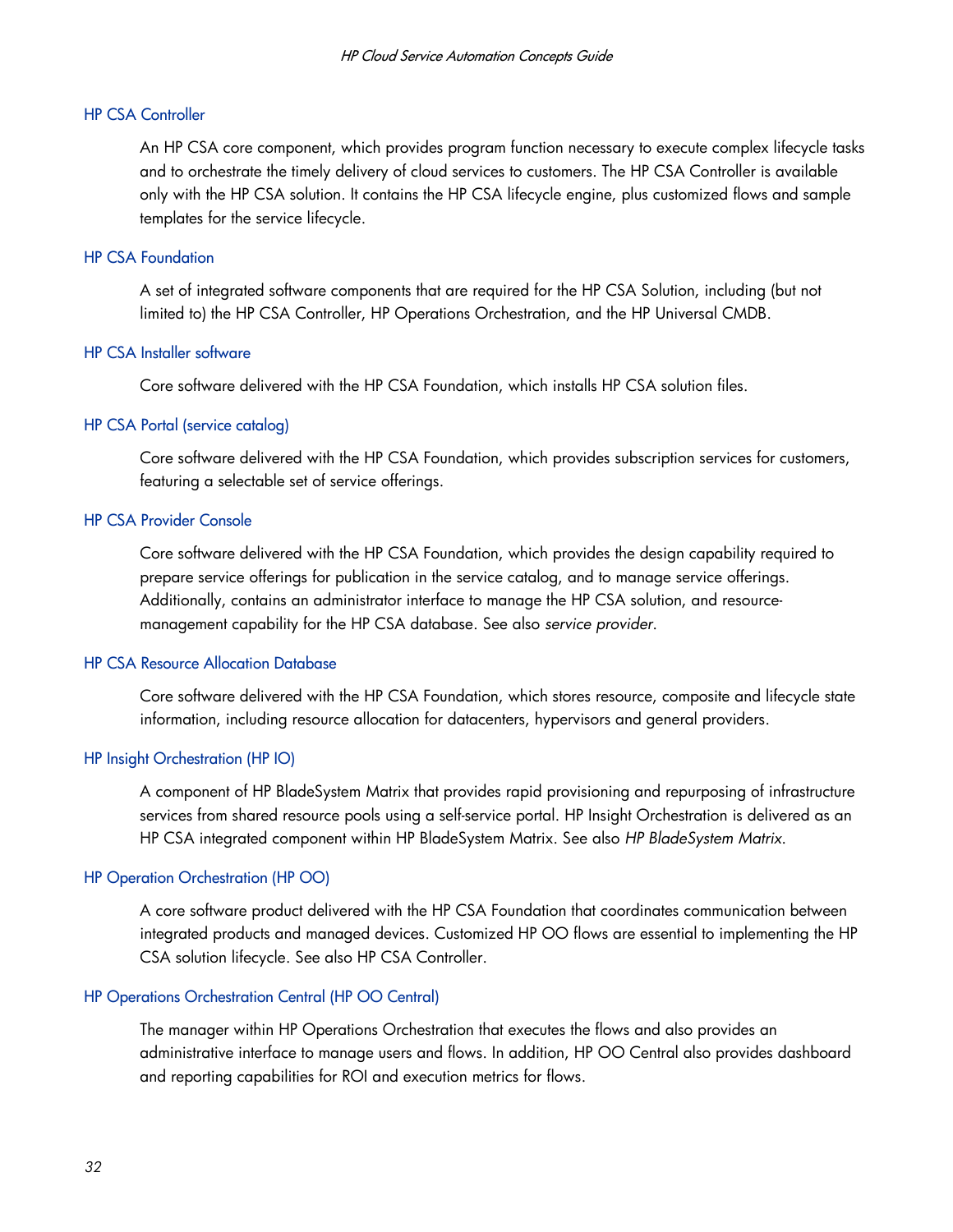#### HP Operations Orchestration Studio (HP OO Studio)

A tool within HP Operations Orchestration that provides flow authoring and flow deployment capabilities by means of a drag-and-drop graphical user interface. HP OO Studio is used by the HP CSA Service Designer to create, manage, and share customized flows, which are later published as service offerings. See also *service offerings* and *Service Publisher*.

#### HP Operation Orchestration flow

A set of linked actions that automate customer-specific IT tasks within an HP CSA automated service. Operations Orchestration flows are created, modified, and saved using HP Operations Orchestration Studio, the workflow designer embedded in Insight Orchestration. See also *HP Operations Orchestration*.

#### HP Server Automation (HP SA)

An integrated HP CSA component that deploys operating systems and policies to managed devices. Optionally, controls application deployment processes through Application Deployment Manager (ADM). See also *Application Deployment Manager (ADM)*.

#### HP SiteScope

An integrated HP CSA component that monitors servers, storage, and other managed devices.

#### HP Universal CMDB (uCMDB)

A core software product delivered with the HP CSA Foundation that maintains accurate, up-to-date information regarding the relationships between infrastructure, applications, and cloud services.

#### Hybrid Cloud

A cloud infrastructure that is a composition of two or more clouds (private, community, or public) that remain unique entities but are bound together by standardized or proprietary technology enabling data and application portability (for example, cloud bursting for load-balancing between clouds). *National Institute of Standards and Technology, Information Technology Laboratory* <http://www.nist.gov/itl/>

#### **Hypervisor**

A virtual machine management platform running on a physical server. Hypervisors can run multiple virtual machines simultaneously, allowing the sharing of the physical resources of the underlying server. See also *compute providers*, *general providers*, and *datacenters*.

#### Insight Orchestration (IO)

See HP Insight Orchestration (HP IO).

#### **Lifecycle**

In HP CSA, the automated process to activate a service instance as defined by specific programmatic states: (1) Described > Initializing > Initialized > Reserving > Reserved > Deploying > Deployed; or conversely (2) Deployed > Un-deploying > Reserved > Un-Reserving > Initialized > Un-initializing> Described.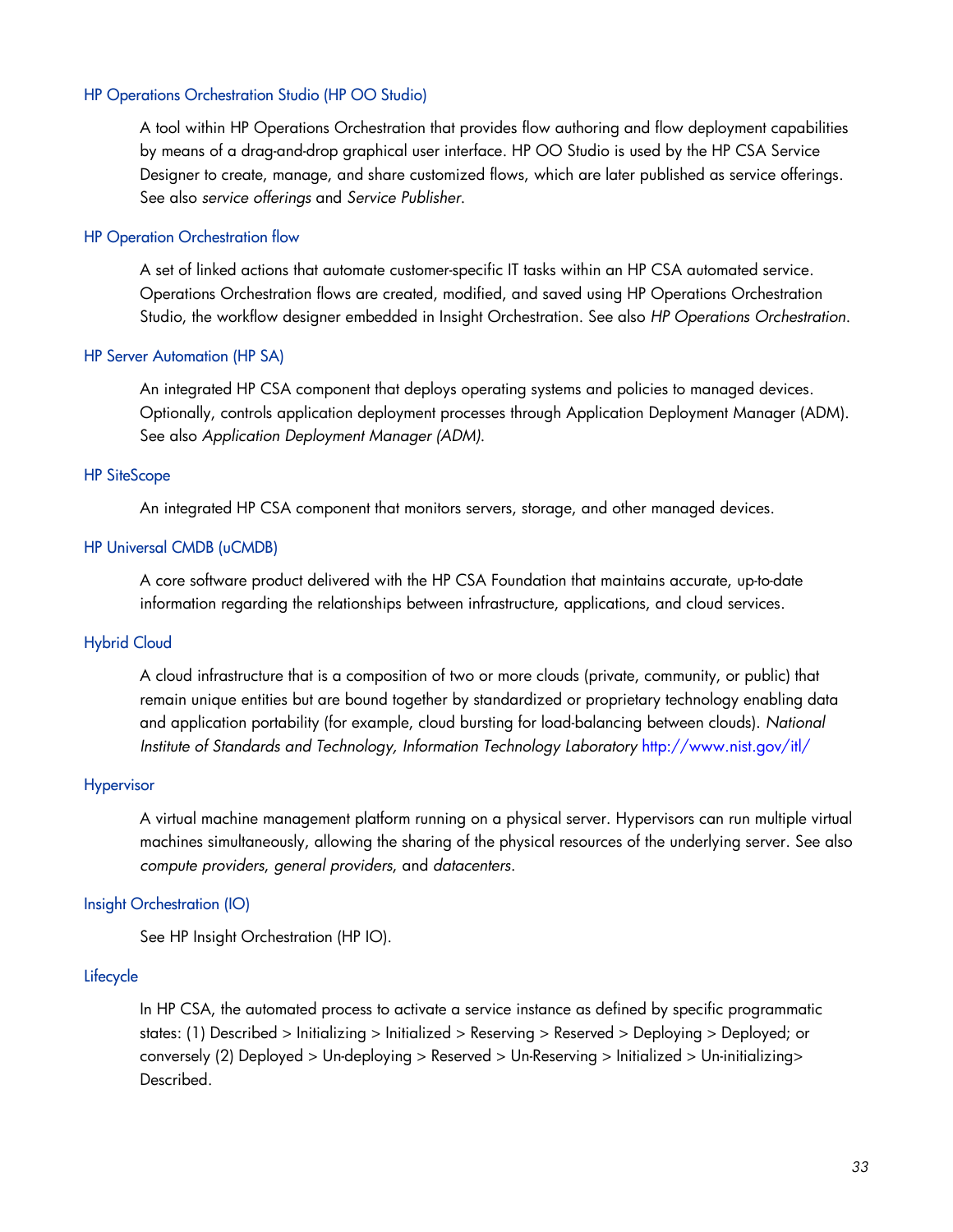#### Lifecycle actions

In HP CSA, actions to invoke external systems during lifecycle processing used to customize HP CSA service delivery. Lifecycle actions are triggered by *callouts* in the service definition document. See also *callouts* and *service definition document*.

#### Management Cycle

Core management and administrative processes within HP CSA, which are done by datacenter personnel to maintain the service lifecycle, including administration, resource management, service design, and service publication. See also *Administrator*, *Resource Manager*, *Service Designer*, and *Service Publisher*.

#### Operations Orchestration (OO)

See *HP Operations Orchestration (HP OO)*.

#### **Portal**

See HP CSA Portal (service catalog).

#### Private Cloud

A cloud infrastructure operated solely for an organization. It may be managed by the organization or a third party, and may exist at your site or another location. *National Institute of Standards and Technology, Information Technology Laboratory* <http://www.nist.gov/itl/>

#### Professional Services

See HP Deployment Services.

#### Provider Console

See HP CSA Provider Console.

#### Public Cloud

The cloud infrastructure made available to the general public or a large industry group and owned by an organization selling cloud services. *National Institute of Standards and Technology, Information Technology Laboratory* <http://www.nist.gov/itl/>

#### Resource Allocation Database

See HP CSA Resource Allocation Database.

#### Resource Manager

In HP CSA, a user role that includes managing and maintaining solution resources, such as infrastructure providers, datacenters, and hypervisors. See also *user roles*, *Administrator*, *Service Designer*, and *Service Publisher*.

#### Server Automation (SA)

See HP Server Automation (HP SA).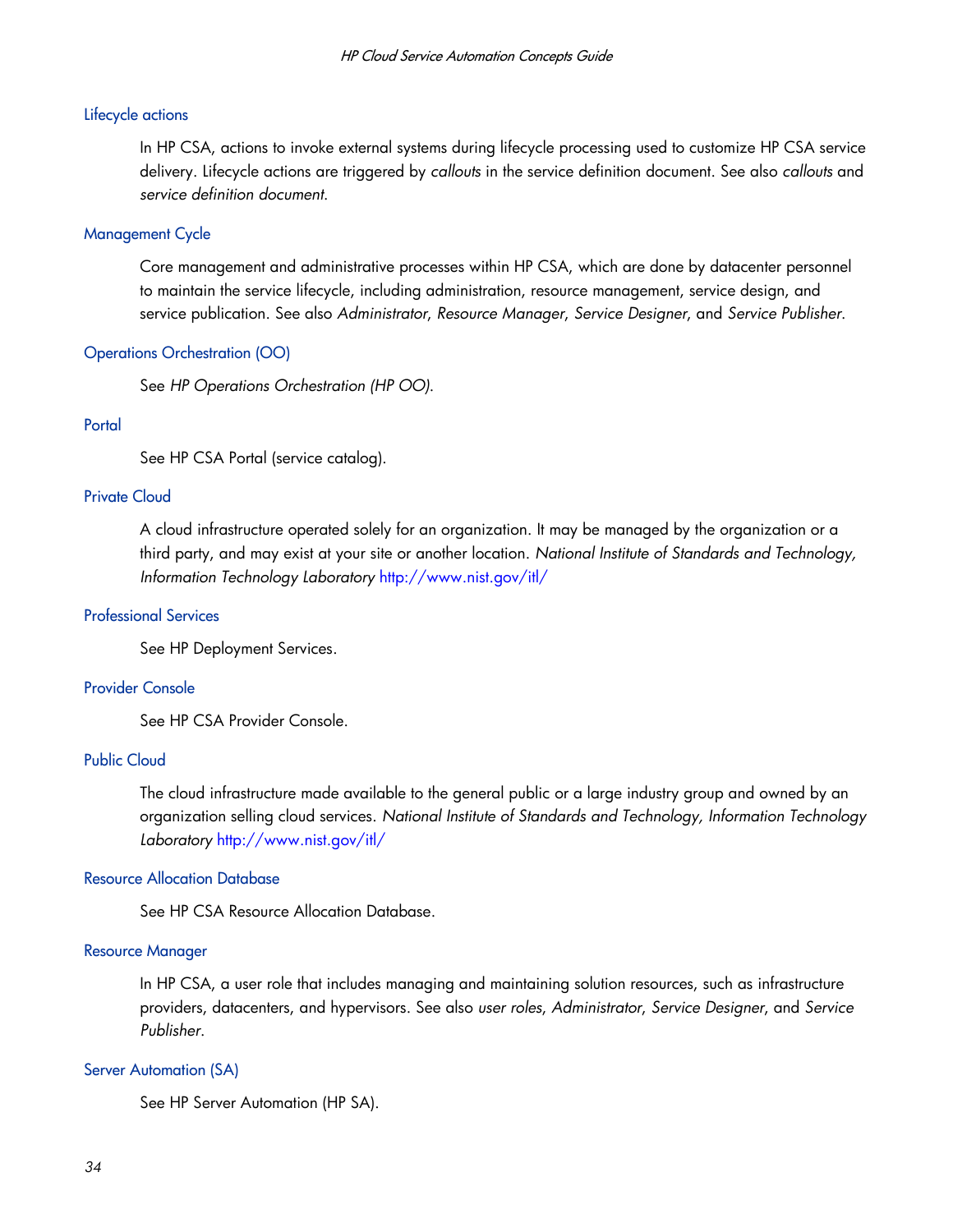#### **Service**

A configuration of IT resources and software that provides a customer with a single, automated point of delivery for a complex computing task.

#### Service definition document

An XML document that provides details about the infrastructure that is required to realize a service offering. The Service Definition document selectively exposes elements that can be chosen during the subscription process. See also *Subscription*, *Service Designer*, and *Service Elements*.

#### Service Delivery Layer

An architecturally designated layer of the HP CSA solution, which represents the service lifecycle processes, including all aspects of assembling and managing automated services and binding resources to appropriate service instances. This layer contains the HP CSA Controller software, which interacts with the HP CSA Resource Allocation Database and HP Operations Orchestration (HP OO) to execute lifecycle actions by means of HP OO flows. Graphical service design also takes place in this layer within HP OO Studio. See also *lifecycle actions, Service Subscription Layer* and *Service Provider Layer, and HP Operations Orchestration (HP OO)*.

#### Service design

An HP Operations Orchestration (HP OO) flow that describes the elements and attributes of a service. The service design process results in a service definition document, which contains *elements* describing the service. See also *HP Operations Orchestration*, *service definition document*, and *service elements*.

#### Service Designer

In HP CSA, a user role that includes using HP Operations Orchestration (HP OO) to design and manage flows to be provided to the Service Publisher, and ultimately (after publication) to subscribers as service offerings. See also *HP Operations Orchestration (HP OO), user roles*, *Administrator*, *Resource Manager*, and *Service Publisher*.

#### Service elements

Building blocks that make up a service offering, which can additionally be presented as options or choices in the service catalog. For example, a service element could specify what infrastructure is reserved and provisioned, what applications are installed, or which integrations with external systems are necessary. See also *service offering*.

#### Service instance

A particular instantiation of a service offering that has been ordered from the service catalog. See also *service offering* and *Service Request Catalog*.

#### Service offering

An HP CSA service design (created in HP Operations Orchestration) that is made available to a service catalog with additional information such as pricing, category and description.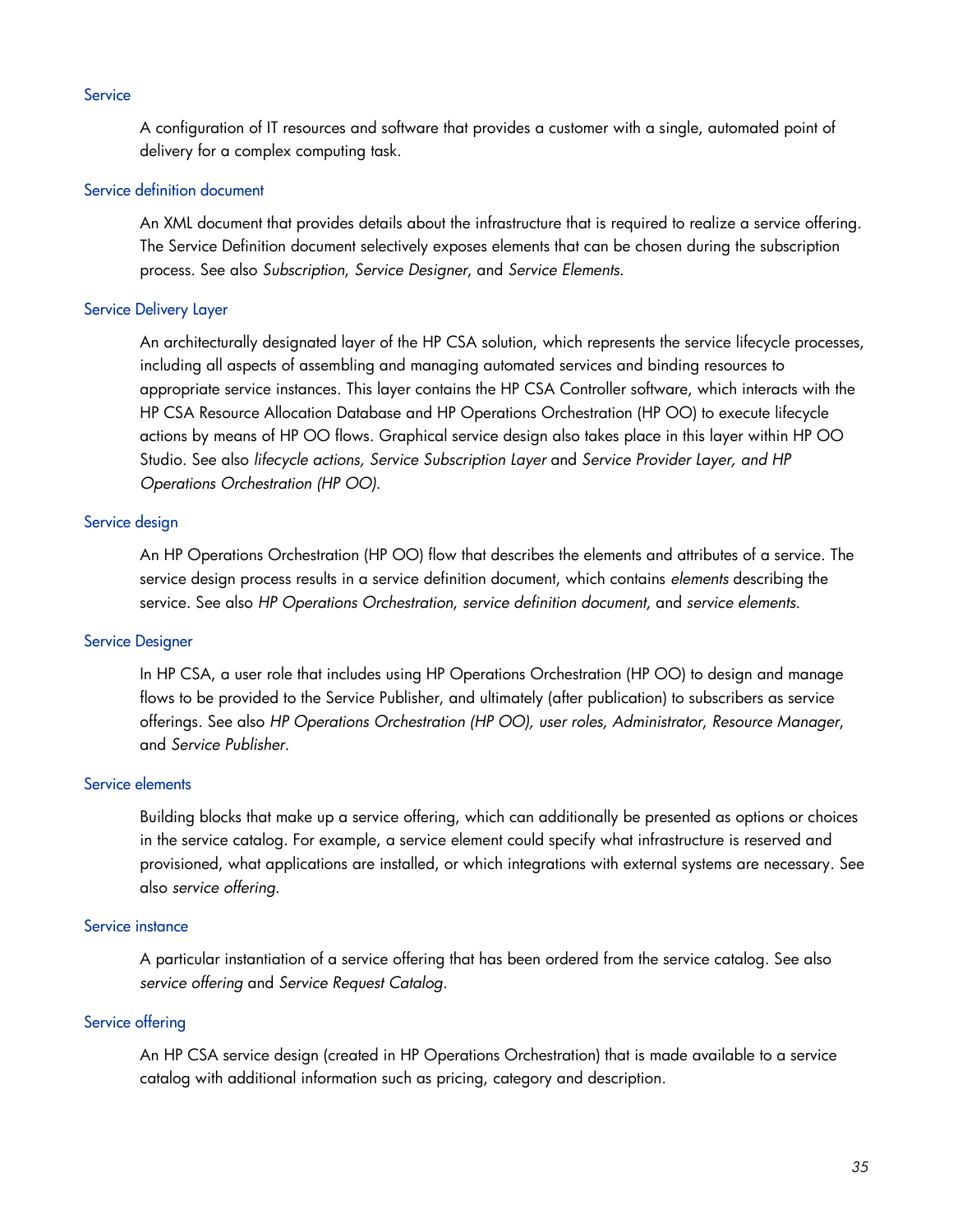#### Service Provider

An entity that provides services to other entities. In HP CSA, Service Providers can be Application Providers (such as HP Application Deployment Manager, Runtime Configuration Management Providers (such as HP Universal CMDB), Monitoring Providers (such as HP SiteScope), or Compute Providers (such as VMWare VCenter or HP Insight Orchestration.

#### Service Provider Layer

An architecturally designated layer of the HP CSA solution, which provides the building blocks (resources) comprising a service. These can be a combination of compute, storage, and network resources, or existing Infrastructure as a Service (IaaS) provided by HP resources (such as BladeSystem Matrix) or a public-facing cloud. See also *Service Subscription Layer* and *Service Delivery Layer*.

#### Service Publisher

In HP CSA, a user role that includes selecting flows to be published as service offerings and associated publication details (such as pricing, service description, and service image). The output of the Service Publisher's work appears in the HP CSA Portal (service catalog). See also *HP CSA Portal*, *user roles*, *Administrator*, *Resource Manager*, and *Service Designer*.

#### Service Subscriber

In HP CSA, an end-user or IT customer who subscribes or cancels a subscription using the HP CSA Portal. See also *HP CSA Portal*.

#### Service Subscriber Layer

An architecturally designated layer of the HP CSA solution, which represents an entry point into the system for end-users and administrators, including all aspects of capturing and meeting customer demand for cloud subscription services. See also *Service Delivery Layer* and *Service Provider Layer*.

#### Service Request Catalog

See HP CSA Portal (service catalog).

#### **SiteScope**

See HP SiteScope.

#### Subscription

An agreement to provide a service or a product to consumers using HP CSA. The HP CSA Portal shows the services that are offered on a subscription basis. Customers can use the HP CSA Portal interface to choose an item, make a request, and confirm the details of the subscription. See also *HP CSA Portal*.

#### uCMDB

See HP Universal CMDB.